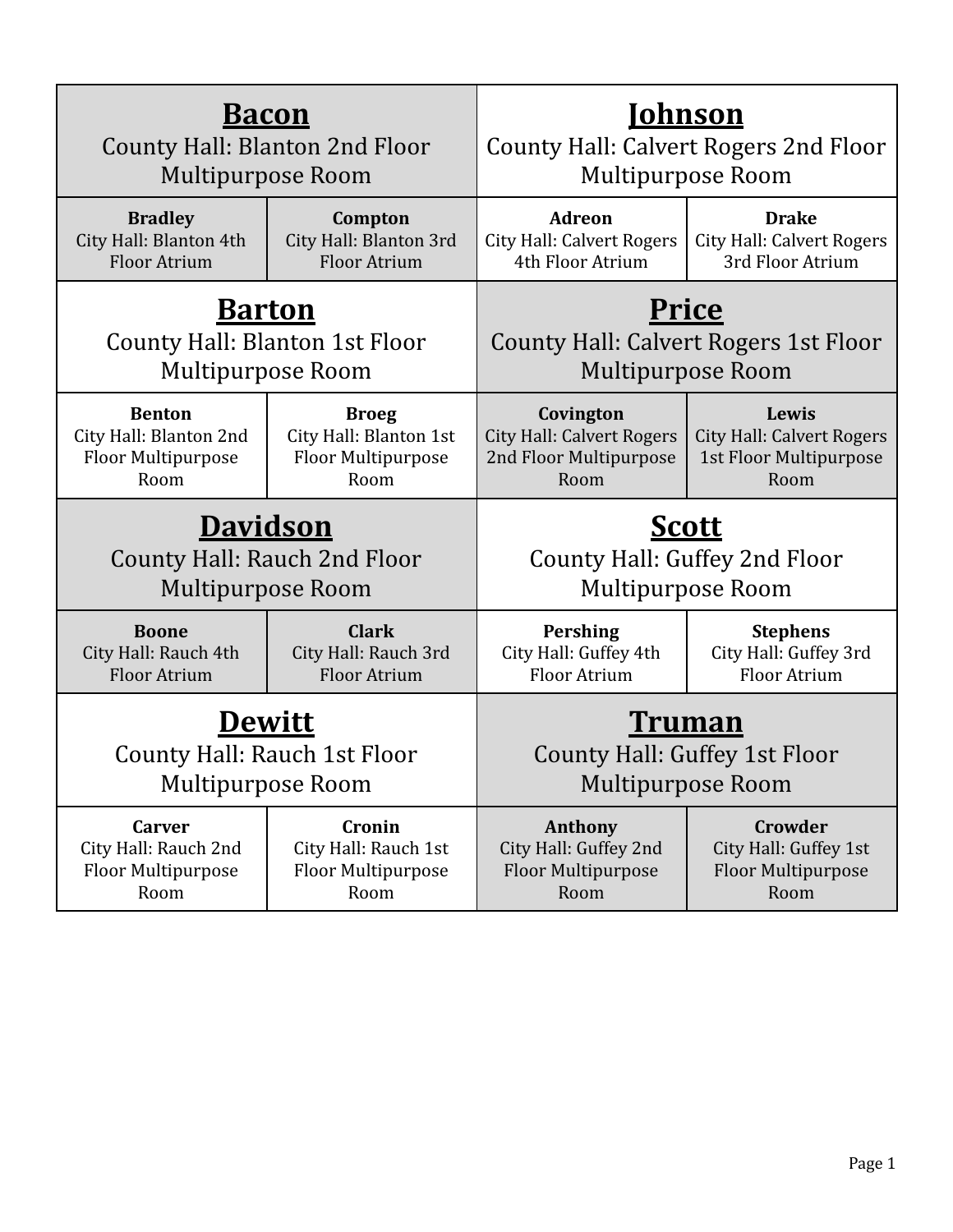## SATURDAY *Staf in Red\**

| 11:30am-3:30pm | Registration & Move In - Spellmann Center and Citizen Residence Halls<br>All citizens will register for 2022 ALA MGS in the Lindenwood Spellmann Center<br>Anheuser-Busch Leadership Room (Spellmann AB Leadership Room). At registration,<br>delegates will be able to purchase merchandise at the ALA MGS Shoppe in the Spellmann<br>Center Lobby prior to moving to their designated dorm. Delegates may unload their<br>belongings in front of their dorm, have their parent/guardian park their car, and then return<br>to assist in moving in for the week. All parents and guests must leave the designated dorm<br>by 3:30pm. |
|----------------|---------------------------------------------------------------------------------------------------------------------------------------------------------------------------------------------------------------------------------------------------------------------------------------------------------------------------------------------------------------------------------------------------------------------------------------------------------------------------------------------------------------------------------------------------------------------------------------------------------------------------------------|
| 11:30am        | ALA MGS Shoppe Open - Spellmann Center<br>Locations will not be open during Schools of Instruction and Assemblies.                                                                                                                                                                                                                                                                                                                                                                                                                                                                                                                    |
| 4:00pm-4:30pm  | Move in and Travel as City to Orientation Assembly - Citizen Residence Halls<br>Your city and county counselors will direct you to your city's seating in Scheidegger Theater.<br>This location will be your assigned seating for the majority of assemblies/events for the<br>week.                                                                                                                                                                                                                                                                                                                                                  |
| 4:30pm-6:00pm  | <b>Orientation Assembly, Part 1 - Scheidegger Theater</b><br>Bring Manual/Schedule/Notebook and be prepared to take notes<br>Welcome, ALA MGS Director<br>Agenda:<br>Purpose, Objectives, and Rules of ALA MGS<br>Flag Etiquette and Color Bearers<br>Model City and Daily Spirit City<br><b>Basic Government Structure of ALA MGS</b><br><b>Electronic Voting</b><br>Party Affiliation<br>Campaigning, Campaign Store, Campaign Materials, Filing for State Office                                                                                                                                                                   |
| 6:00pm-6:30pm  | City Mixer - Meet & Greet - City Hall in Citizen Residence Halls                                                                                                                                                                                                                                                                                                                                                                                                                                                                                                                                                                      |
| 6:30pm-7:00pm  | Dinner Shift #1 - Spellmann Center Dining Hall - Bacon, Barton, Davidson, Dewitt Counties<br>City Mixer - Meet & Greet - Stay in City Halls - Johnson, Price, Scott, Truman Counties                                                                                                                                                                                                                                                                                                                                                                                                                                                  |
| 7:00pm-7:30pm  | <b>Dinner Shift #2</b> - Spellmann Center Dining Hall - Johnson, Price, Scott, Truman Counties<br>City Mixer - Meet & Greet - Outside of Dining Hall in Spellmann Center -<br>Bacon, Barton, Davidson, Dewitt Counties                                                                                                                                                                                                                                                                                                                                                                                                                |
| 7:30pm         | ALA MGS Shoppe closes for the day -Spellmann Center                                                                                                                                                                                                                                                                                                                                                                                                                                                                                                                                                                                   |
| 7:45pm         | Flag Lowering - Harlan C. Hunter Stadium<br>Everyone is to meet at the flagpole in their city's assigned spot: County Counselors will be<br>retrieving the flag tonight.                                                                                                                                                                                                                                                                                                                                                                                                                                                              |
| 8:00pm-9:20pm  | City Bonding - Harlan C. Hunter Stadium<br>Following the flag ceremony, stations will be open for you to visit with your roommate or<br>other citizens within your city and county. All counselors and citizens will return to their<br>residence halls after this time to conduct city business.                                                                                                                                                                                                                                                                                                                                     |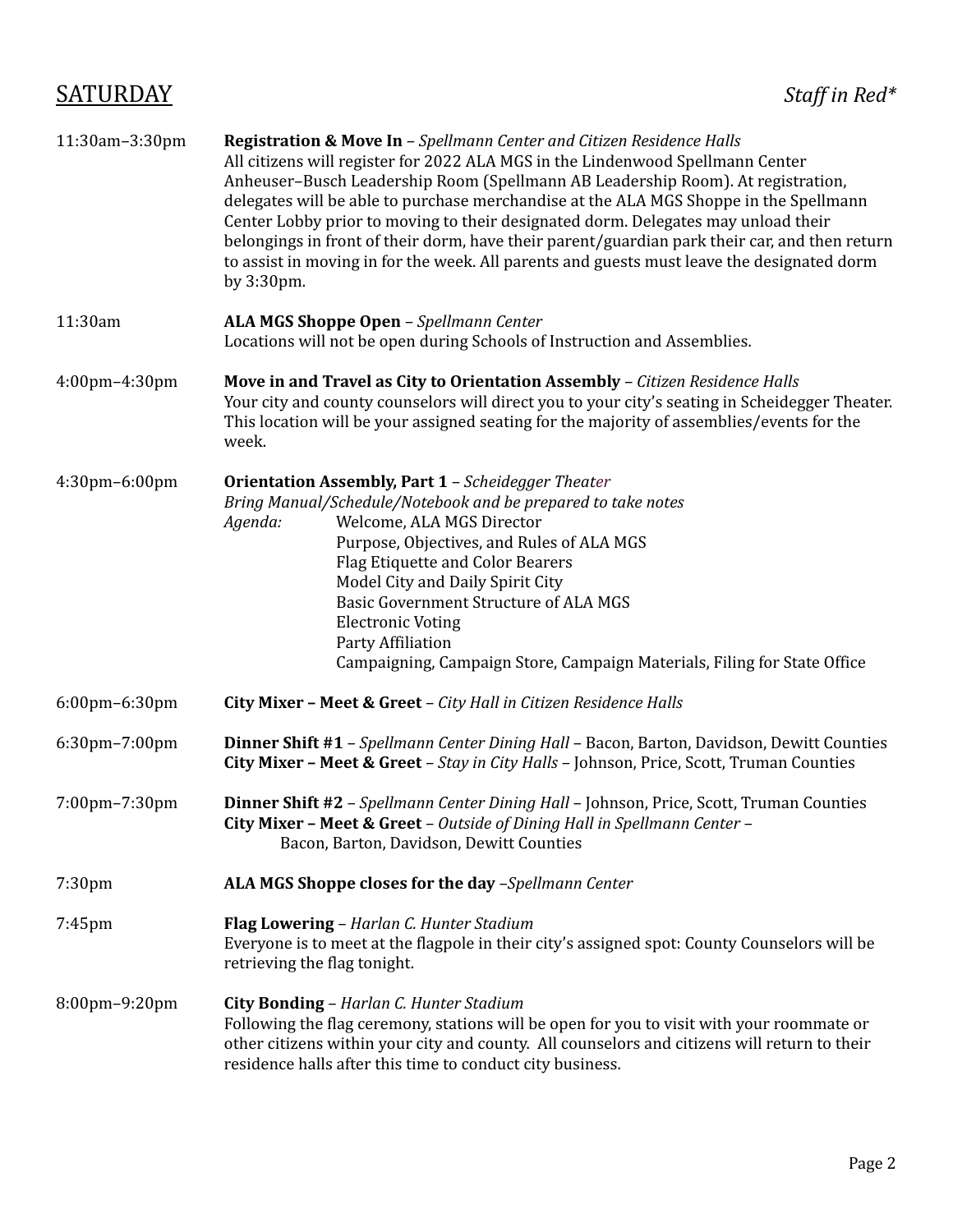- 9:30pm **City Meeting** (Counselors follow provided script) *City Hall in Residence Halls*
	- 1. Girls State Bucks explained and distributed
	- 2. City Government (Manual Chapter 10)
	- 3. Select City Parks and Rec Directors (2 per city)
	- 4. Junior Members The American Legion Auxiliary sponsors ALA Missouri Girls State. If you are a junior member of the organization, notify your city counselor. City Counselors should turn in any names to their county counselor before breakfast on Sunday morning to be recognized. County counselors should provide these names to ALA MGS Headquarters.
	- 5. Debriefing talk about tomorrow's activities. If you are involved in activities that meet simultaneously, you should choose to attend the activity listed first. Read Manual Chapter 5 (The Legislative Branch) & Chapter 9 (County Government) for Monday preparation. Discuss optional religious services on Sunday afternoon. Check all black outfits on Sunday evening during lights out.

### **Have your schedule and manual with you for all city meetings and evening debriefings to review following day's events and ask questions.**

\*\*Please ensure that your car keys have been turned in if you drove to ALA MGS. Your car must be parked in the assigned ALA MGS location. If you have any questions or need to turn in your keys, meet the ALA MGS Staff Member in the lobby of your dorm by 10:15pm. Keys will be returned to you via your city counselor by *Saturday at breakfast.*

10:30pm **Lights Out –** You must be in your assigned room unless you have received permission from your City Counselor.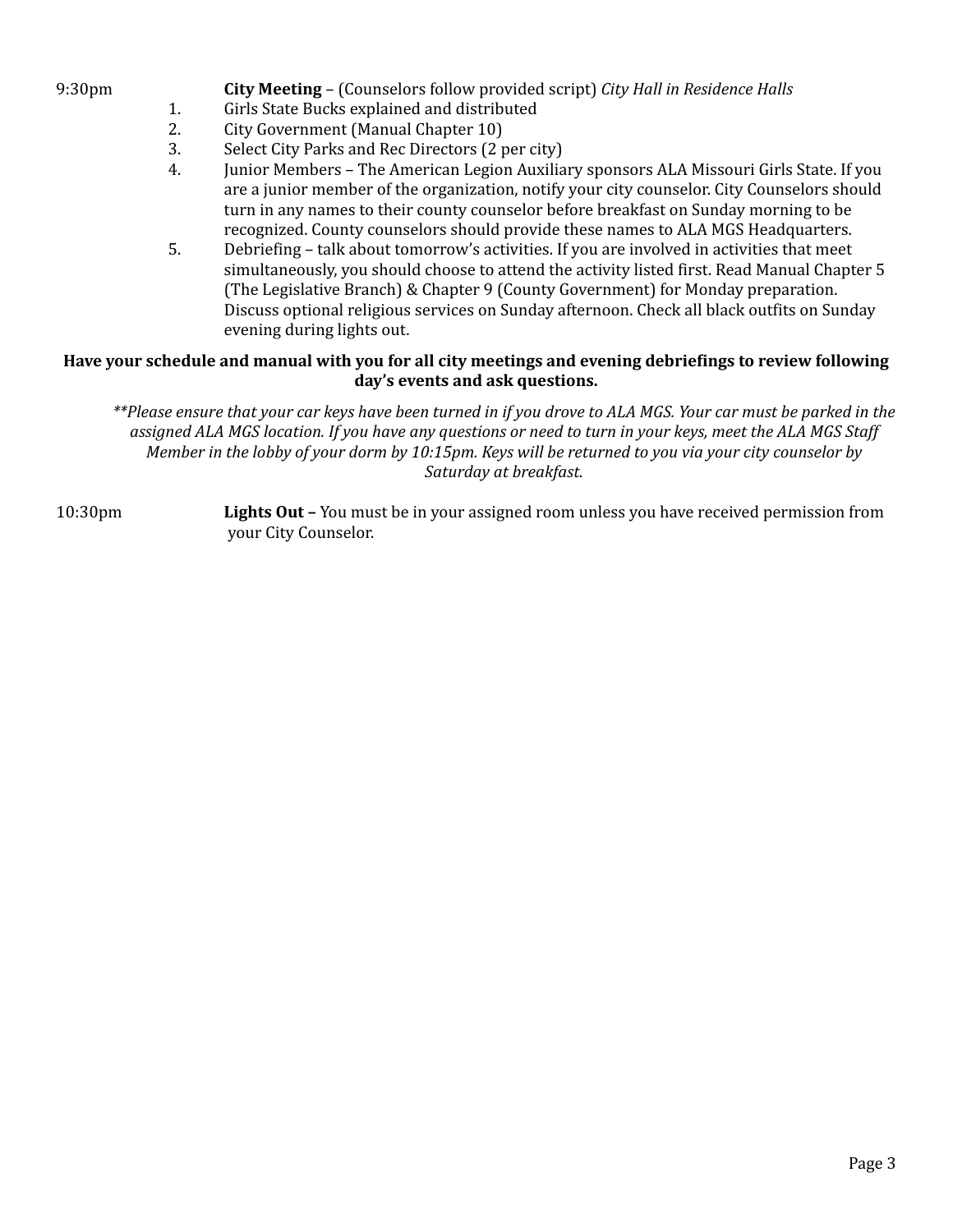| 6:30am        | <b>Wake Up</b> – <i>Citizen Residence Halls</i> – General cleanup of rooms.                                                                                                                                                                                                                                                      |  |  |
|---------------|----------------------------------------------------------------------------------------------------------------------------------------------------------------------------------------------------------------------------------------------------------------------------------------------------------------------------------|--|--|
| 7:00am        | ALA MGS Shoppe and Campaign Store Open - Spellmann Center<br>Locations will not be open during Schools of Instruction and Assemblies.                                                                                                                                                                                            |  |  |
| 7:00am-7:30am | <b>Breakfast Shift 1 - Spellmann Center Dining Hall - Bacon, Barton, Davidson, Dewitt</b><br>Counties and Parks & Rec Directors                                                                                                                                                                                                  |  |  |
| 7:30am-8:00am | <b>Breakfast Shift 2</b> - Spellmann Center Dining Hall - Johnson, Price, Scott, Truman Counties<br>Parks & Rec Directors - meet in Spellmann AB Leadership Room (AB<br>Room) **This is where you went through registration yesterday on the 4th floor of<br>Spellmann                                                           |  |  |
| 8:00am-9:00am | City Time - Counselors follow provided script - City Halls<br>Caucus System vs Primary<br>Ward Committee Women, City Central Committee<br>Prepare for City Elections, City Appointments, and City Manager Appointments<br>**The nomination for these positions will take place directly after the Education Orientation Assembly |  |  |

9:15am–10:15am **Orientation Assembly, Part 2– Education** – *Scheidegger Theater* Schools of Instruction Governmental Activity Time State Board of Education Supreme Court Highway Patrol College Credit & Scholarships Survey for Class Intent



\*\**Following Lunch – you will locate an ALA MGS Staf Member outside of the dining hall to escort you to your School of Instruction location.*

10:15am–11:30am **City Meeting** – *Manual Appendices A & B* Bacon County *– Scheidegger Theater* Barton County *– Scheidegger Theater Lobby by the Black Box Theater* Davidson County *– Scheidegger Theater Lobby* Dewitt County *– Scheidegger Theater* Johnson, Price, Scott, and Truman Counties *– go to City Halls in Residence Halls*

### **Agenda**

- 1. **City counselor to explain Parliamentary Procedure** (follow script provided)
- 2. **Informal City Meeting** –(Manual Appendix A pgs 123–124)
	- a. Select the following: Temporary City Chairman and City Clerk to collect nominations.
	- b. Then, select the following: State Highway Patrolwomen (2), Color Bearers (3), Journalism Team Member (1), and Broadcast staff member (1).
		- *1.* **FORM 1 is to be filled out by Temporary Chairman and Temporary Clerk and filed in the ALA MGS Headquarters immediately by the City Counselor.**
- 3. **Elect Ward Committeewomen** responsibilities of Ward Committeewoman include gathering the names of **any citizen** in her party within her city interested in running for the following city offices: Mayor, Municipal Judge, and City Council Members (3) (See Manual pg. 81 for descriptions of offices).
	- *a.* Divide by party Federalists on one–half of the room and Nationalists on the other side
	- *b.* Divide by ward within your party the number on your name tag indicates your ward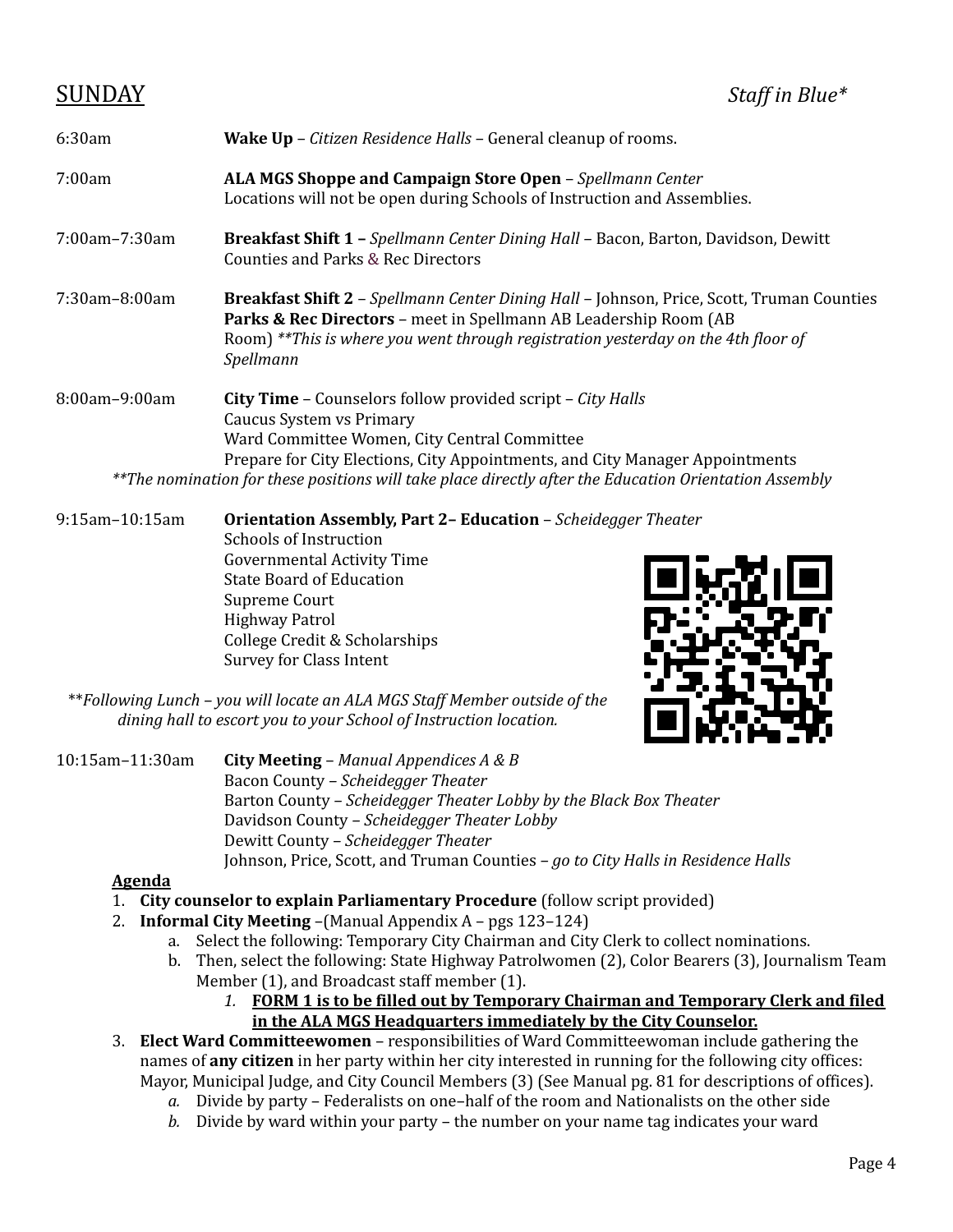- *c.* Once you are divided into wards (there should be six separate groups within your city now), elect one Ward Committeewoman from your ward and report the name to your City Counselor. *i.* **FORM 2 (top half) is to be filled out by your City Counselor.**
- *d. The three Ward Committeewomen should caucus (discuss) informally with members of their ward to determine citizens interested in candidacy for city of ice. At this time, any citizen interested in being a candidate for elected city of ice should formally express her interest to her Ward Committeewoman.*
- 4. **City Central Committee** (Manual pg. 89) (these are the Ward Committeewomen you just elected):
	- a. The three Ward Committeewomen from each party should gather to select among themselves a Chairwoman, Vice Chairwoman, and Secretary.
	- b. **FORM 2** (bottom half) is to be filled out by your City Counselor.
- 5. **Nomination for City Offices** (Manual Appendix B pg. 125):
	- a. City Central Committee Meeting the three Federalist Ward Committeewomen and the three Nationalist Ward Committeewomen of your city will hold their City Central Committee meeting for the purpose of nominating your slate of candidates for your city elections.
	- b. Divide by party the City Central Committee should locate toward the front of their party
	- c. Nominate a slate of candidates for each city office; each party is to nominate the following: **Mayor, Municipal Judge, 3 City Councilwomen (1 from each Ward)** \*Citizens are encouraged to take notes about the candidates. These notes may be taken to the polls to assist in voting.
	- d. **FORM 3** is to be filled out in duplicate by the City Central Committee Chairman and Secretary from each party. Please make sure this form is properly filled out with the correct names and spellings. **Please print and use the candidate's first and last names as they appear on her name badge.**
		- 1. Refer to Manual Pages 81 to 83 for City Appointed Positions available. Begin drafting a letter of interest for any you may be interested in applying for.
- 6. **Inspiration** The American Legion Auxiliary Missouri Girls State program is looking for participants to offer inspiration at evening assemblies. This can be a prayer, a quote, or an inspirational message you wish to share at the opening ceremonies of any of the evening assemblies. If you are interested, your county counselor has a form for this and you can turn it in to them when completed.

### **Campaigning for City offices opens after your name has been finalized.**

*City counselors must upload a photo copy of Form 3 immediately to the Headquarters drive space prior to placing the information on BASIS for Ballots.*

**FORMS 1, 2, & 3 (one copy) must be filed at the ALA MGS Information Station immediately following this meeting. \*\***2nd floor Spellmann Center (outside of ALA MGS Shoppe/Dining Hall) **One copy of FORM 3 should be given to your City Counselor.**

11:30am–12:00pm **Lunch Shift 1 – Bacon, Barton, Davidson, Dewitt Counties –** *Spellmann Center Dining Hall* 12:00pm–12:30pm **Lunch Shift 2 – Johnson, Price, Scott, Truman Counties –** *Spellmann Center Dining Hall*

*Staf will provide directions to class locations following meal shifts and be outside to assist you!* 12:45pm–2:30pm **Schools of Instruction** *\*subject to change upon enrollment\**

- **School of Business & Commerce** *SAC Vandalia Room 30*
- **School of Journalism & Media** *Scheidegger Room 1070*
- **School of Education** *Spellmann Center AB Leadership Room (4th floor)*
- **School of International Affairs** *SAC Room 314*
- **School of Law** *Meet in LARC Atrium to be assigned to LARC Room 205, 207, 213, or 214*
- **School of Law Enforcement** *Scheidegger Black Box Theater*
- **School of Legislative & Lobbying Process** *Harmon Hall Dunseth Auditorium*
- **School of Campaigns & Political Operations** *LARC 343*

**Non–Instructor Staff and Counselor Meeting** – *Spellmann Center Dining Hall*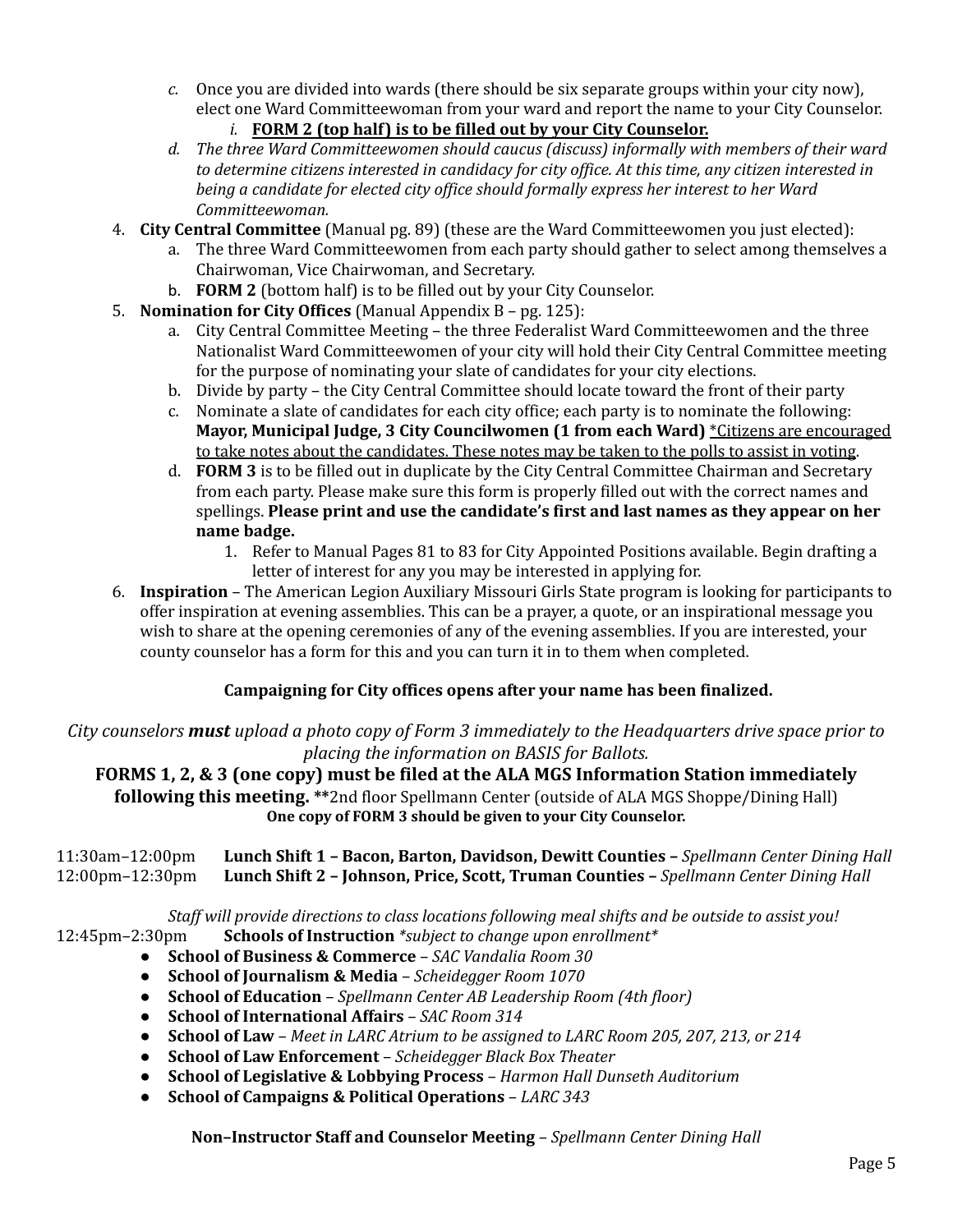2:45pm–3:15pm Meetings

- Girls Nation Applicants *Spellmann Center Dining Hall (2nd floor)*
- Highway Patrol Members *Scheidegger Theater Lobby*
- Color Bearers *Spellmann Center Dining Hall Center –* meet here and then move outside to practice flag
- Newspaper Staff Meeting *Scheidegger Theater Lobby*
- Broadcast Staff Meeting *Scheidegger Theater Lobby*

If you are not involved in any of the above activities, return to your city to plan and execute a campaign for the upcoming city elections, whether for yourself or for another citizen; to speak with the candidates for city elections in order to determine who you want to vote for; to write letters of interest for any city-appointed positions you want to apply for; to write an article to be considered for publication on the ALA MGS blog; and/or to work on a business plan *for the small business you will own and operate this week on ALA MGS Main Street.*

Note: Citizens who do not use this time to participate actively in their government risk losing eligibility for college credit and receiving certification that she completed ALA Missouri Girls State, thereby forfeiting the right to indicate *that she attended ALA Missouri Girls State on college applications and scholarship applications.*

| 3:30pm-4:00pm                         | Special Program: Recognizing Implicit Bias - Scheidegger Theater<br>All Citizens required to attend                                                                                                                                                                                                                                                                                                                                                                                                                                                                                                      |
|---------------------------------------|----------------------------------------------------------------------------------------------------------------------------------------------------------------------------------------------------------------------------------------------------------------------------------------------------------------------------------------------------------------------------------------------------------------------------------------------------------------------------------------------------------------------------------------------------------------------------------------------------------|
| 4:00pm-4:45pm                         | <b>Optional Religious Services</b><br>Catholic Service - Sibley Hall Chapel<br>Protestant Service - Scheidegger Theater                                                                                                                                                                                                                                                                                                                                                                                                                                                                                  |
| 4:00pm-4:30pm                         | Broadcast and Journalism Staff Meeting - finish any business with media staff in lobby of<br>Scheidegger Theater directly following Recognizing Implicit Bias Program                                                                                                                                                                                                                                                                                                                                                                                                                                    |
| 4:00pm-5:00pm                         | <b>Planning and City-Level Campaign Time</b><br>Use this time to plan and execute a campaign for the upcoming city election, whether for<br>yourself or another citizen; speak with the candidates for your city election to determine who<br>to vote for; read ahead in your manual and schedule, work on letters of interest or applications<br>for appointed positions you are interested in applying for, plan a future campaign, work on<br>your business plan, visit the Campaign Store or MGS Shoppe. If you are leaving your city, please<br>(a) inform your counselor, and (b) do not go alone. |
|                                       | Dress for dinner and free time                                                                                                                                                                                                                                                                                                                                                                                                                                                                                                                                                                           |
| 4:30pm-7:00pm                         | Municipal Elections Open - Spellmann Center - 4th Floor Polling Center<br>**Although voting is not required, voter turnout is a portion of model city calculation.                                                                                                                                                                                                                                                                                                                                                                                                                                       |
| 4:45pm-5:45pm                         | <b>Band Practice - Scheidegger Theater</b>                                                                                                                                                                                                                                                                                                                                                                                                                                                                                                                                                               |
| $6:00$ pm $-6:30$ pm<br>6:30pm-7:00pm | Dinner Shift 1 - Spellmann Center Dining Hall - Bacon, Barton, Davidson, Dewitt Counties<br>Dinner Shift 2 - Spellmann Center Dining Hall - Johnson, Price, Scott, Truman Counties                                                                                                                                                                                                                                                                                                                                                                                                                       |
| 7:00pm                                | Applications for Supreme Court Selection Committee due - ALA MGS Information<br>** 2nd floor Spellmann Center (outside of ALA MGS Shoppe/Dining Hall)                                                                                                                                                                                                                                                                                                                                                                                                                                                    |
|                                       | ALA MGS Shoppe and Campaign Store Closes for the Day                                                                                                                                                                                                                                                                                                                                                                                                                                                                                                                                                     |
| 7:10 <sub>pm</sub>                    | Flag Lowering - Harlan C. Hunter Stadium                                                                                                                                                                                                                                                                                                                                                                                                                                                                                                                                                                 |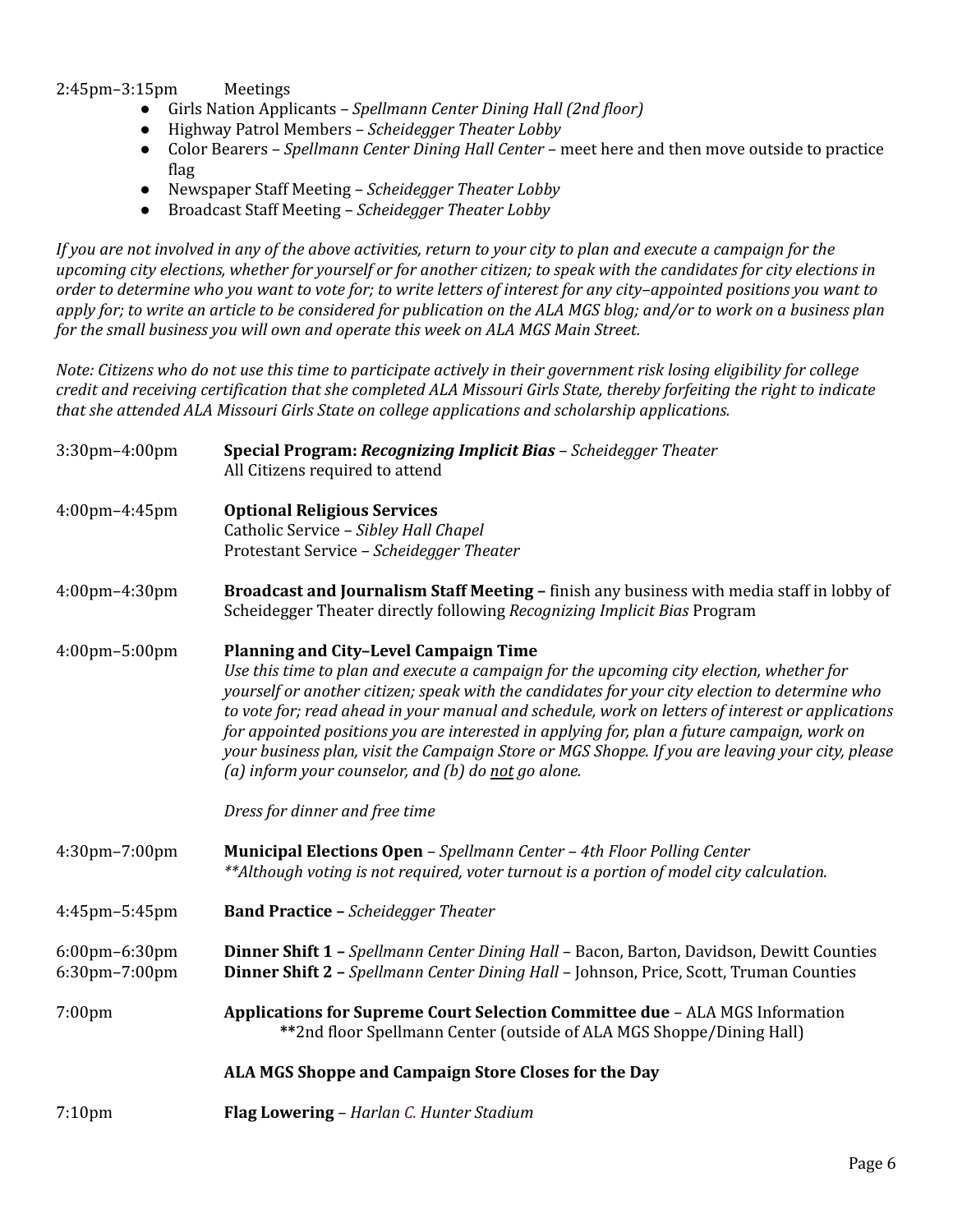| 7:40pm-9:15pm | <b>Opening Assembly - Scheidegger Theater</b>                         |                                                                                                                                                                                                                                                   |  |
|---------------|-----------------------------------------------------------------------|---------------------------------------------------------------------------------------------------------------------------------------------------------------------------------------------------------------------------------------------------|--|
| Agenda:       | Presiding                                                             | ALA MGS Director<br>the control of the control of the control of the control of the control of the control of the control of the control of the control of the control of the control of the control of the control of the control of the control |  |
|               |                                                                       |                                                                                                                                                                                                                                                   |  |
|               | Opening Ceremony: Inspiration, Pledge of Allegiance, National Anthem  |                                                                                                                                                                                                                                                   |  |
|               | ALA MGS Highway Patrol form Honor Guard                               |                                                                                                                                                                                                                                                   |  |
|               | Presentation of ALA MGS Governor and Superintendent of Highway Patrol |                                                                                                                                                                                                                                                   |  |
|               | <b>Official Opening of 80th Session of ALA MGS</b>                    |                                                                                                                                                                                                                                                   |  |
|               |                                                                       | ALA MGS Governor                                                                                                                                                                                                                                  |  |
|               |                                                                       | Naturalization Ceremony (Manual pg. 13) _________ ALA MGS Supreme Court Chief Justice                                                                                                                                                             |  |
|               |                                                                       |                                                                                                                                                                                                                                                   |  |
|               | <b>Guest Speaker</b>                                                  |                                                                                                                                                                                                                                                   |  |
|               |                                                                       |                                                                                                                                                                                                                                                   |  |
|               |                                                                       |                                                                                                                                                                                                                                                   |  |
|               | *Please stand as your name is called                                  |                                                                                                                                                                                                                                                   |  |
|               |                                                                       |                                                                                                                                                                                                                                                   |  |
|               | <b>Broadcast</b>                                                      |                                                                                                                                                                                                                                                   |  |
|               | Announcements                                                         |                                                                                                                                                                                                                                                   |  |
|               | <b>Assembly Recess</b>                                                |                                                                                                                                                                                                                                                   |  |

### **Girls Nation Semifinalists check for Monday interview times**

Posted outside of Scheidegger Theater in the Lobby. Interviewees must initial to confirm their scheduled interview time and dress professionally for their interview.

### 9:30pm–10:15pm **City Meeting** – *City Hall in Residence Halls*

- 1. Rules for filing for state office
- 2. Discuss tomorrow's activities
- 3. Parks and Rec Director Reports
- 4. Reminder: No campaigning for office prior to your name being placed on the ballot

10:30pm **Lights Out –** You must be in your assigned room unless you have received permission from your City Counselor.

\*\*City Counselors will check your all black Inauguration outfit at this time.



Use the link to submit a survey with your feedback:

General Questions, Comments, and Concern[s](https://rb.gy/mbpsnv) https://bit.ly/3l9mUoC

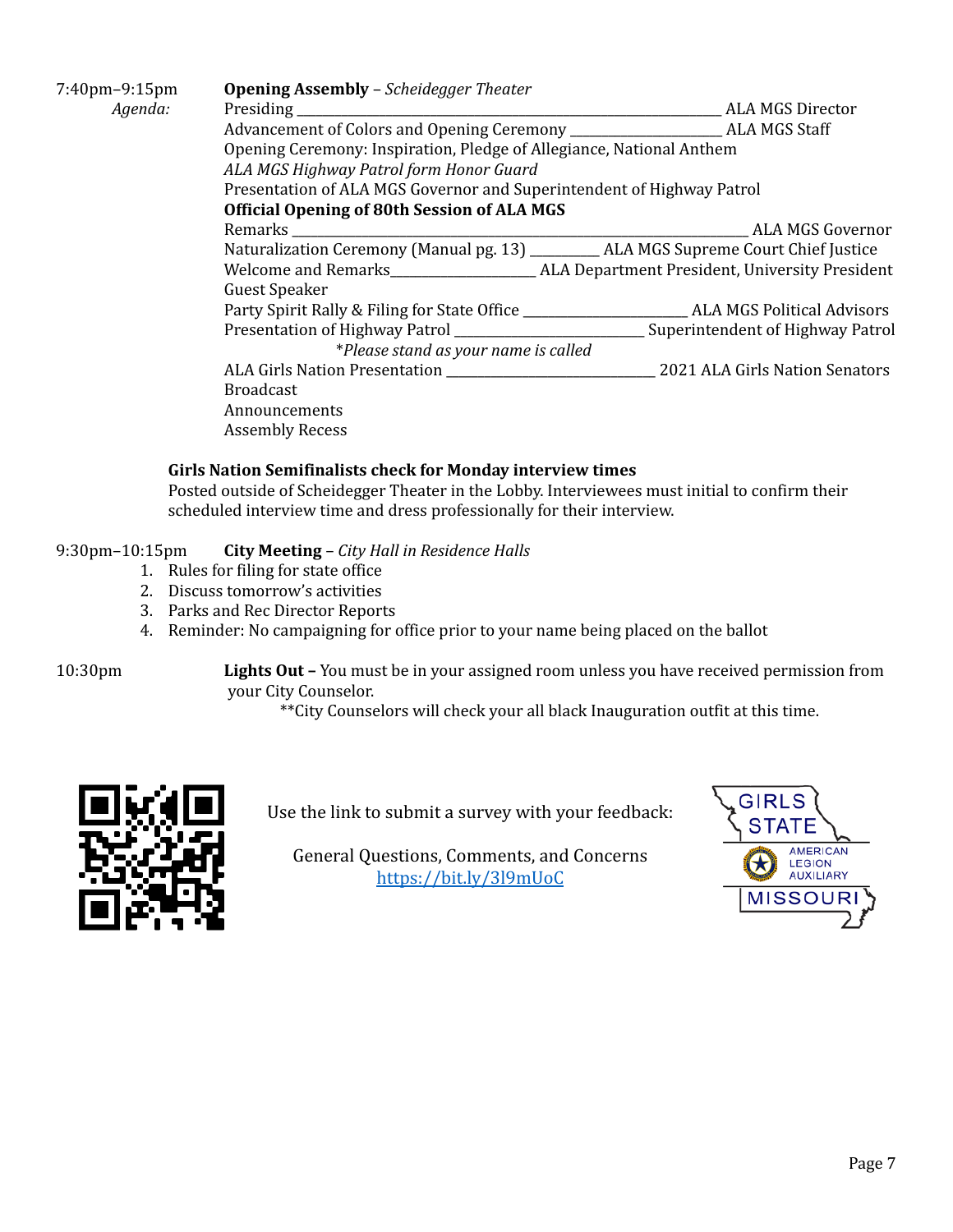| 6:30am                    | <b>Wake Up</b> – <i>Citizen Residence Halls</i> – General cleanup of rooms.<br>**You cannot line up to file for Statewide offices prior to 6:45am.                                                                           |                               |  |
|---------------------------|------------------------------------------------------------------------------------------------------------------------------------------------------------------------------------------------------------------------------|-------------------------------|--|
| 7:00am                    | <b>Filing for Statewide offices begins</b>                                                                                                                                                                                   |                               |  |
|                           | ALA MGS Shoppe and Campaign Store Open - Spellmann Center<br>Locations will not be open during Schools of Instruction and Assemblies.                                                                                        |                               |  |
| 7:00am-7:30am             | <b>Breakfast Shift 1 - Davidson, Dewitt, Johnson, and Price Counties - Spellmann Center</b><br>Dining                                                                                                                        |                               |  |
| 7:30am-8:00am             | Breakfast Shift 2 - Scott, Truman, Bacon, and Barton Counties - Spellmann Center Dining                                                                                                                                      |                               |  |
| 8:10am                    | Flag Raising - Harlan C. Hunter Stadium                                                                                                                                                                                      |                               |  |
| 8:30am-10:15am<br>Agenda: | <b>Second Assembly - Scheidegger Theater</b><br>Supreme Court Selection Committee Announced ______________________ Dean of Law School<br><b>Guest Speaker</b><br><b>Broadcast</b><br>Announcements<br><b>Assembly Recess</b> | <b>ALA MGS Music Director</b> |  |
| 10:30am                   | Applications for Supreme Court Judges due - LARC 205, 207, 213, 214 (start of Law<br>class)                                                                                                                                  |                               |  |

### 10:30am–12:20pm **Schools of Instruction**

- **School of Business & Commerce** *SAC Vandalia Room 30*
- **School of Journalism & Media** *Scheidegger Room 1070*
- **School of Education** *Spellmann Center AB Leadership Room (4th floor)*
- **School of International Affairs** *SAC Room 314*
- **School of Law** *LARC Room 205, 207, 213, or 214*
- **School of Law Enforcement** *Scheidegger Black Box Theater*
- **School of Legislative & Lobbying Process** *Harmon Hall Dunseth Auditorium*
- **School of Campaigns & Political Operations** *LARC 343*

### **Non–Instructor Staff and Counselor Meeting** – *Spellmann Center Dining Hall Hall*

12:30pm–1:00pm **Lunch Shift 1 –** Davidson, Dewitt, Johnson, and Price Counties – *Spellmann Center Dining* 1:00pm–1:30pm **Lunch Shift 2 –** Scott, Truman, Bacon, and Barton Counties – *Spellmann Center Dining*

### 1:30pm–3:15pm **County Meeting –** *Residence Halls (Follow Agendas on page 9 and 10) \*\*following county business, the group will split for their city meeting in their respective city halls*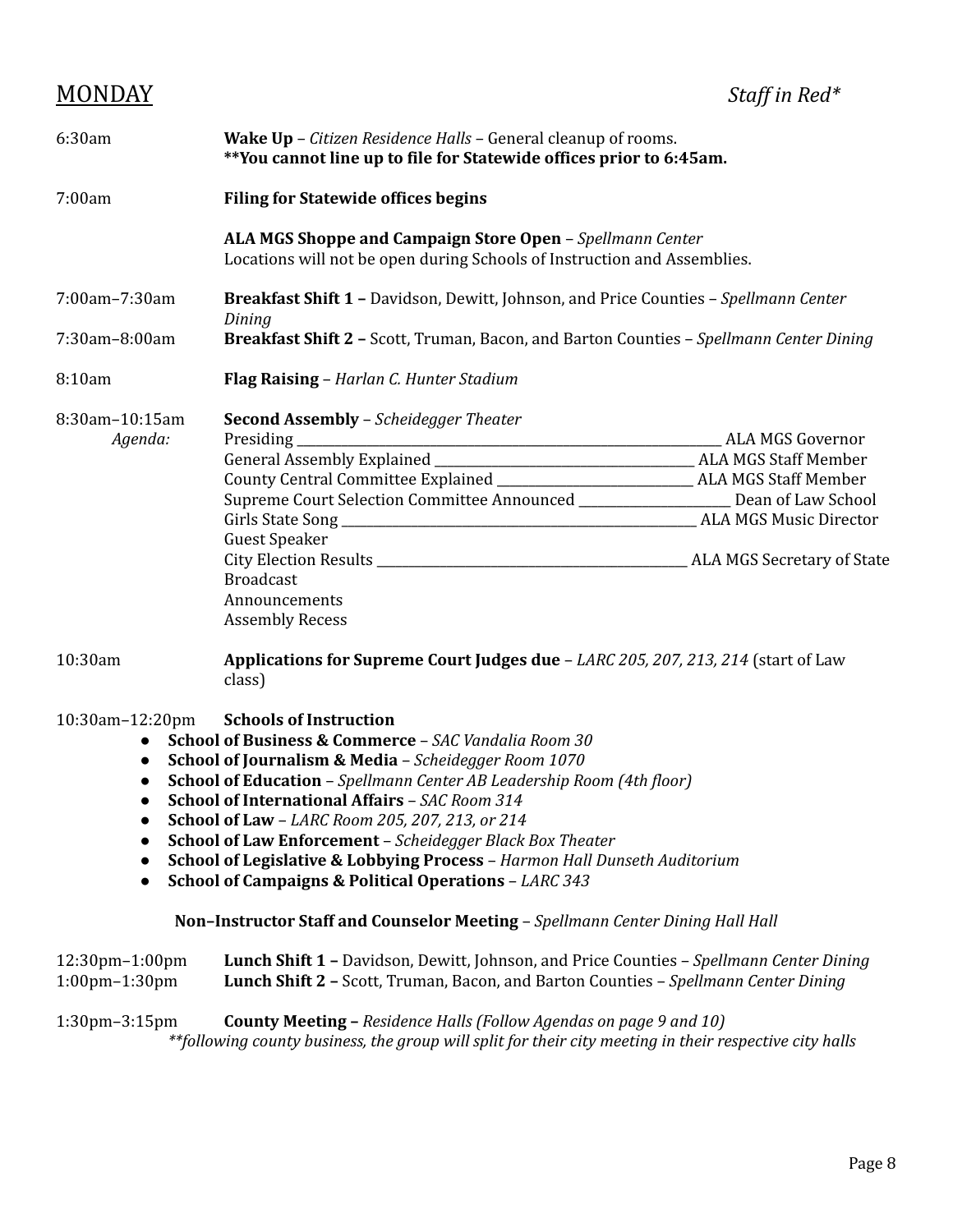**General Assembly nominations** (Manual Appendix D, pg. 128) – Your County should divide by party – the 3 City Central Committee Chairmen shall preside. These are the same individuals you selected on page 4 of the schedule and listed on the bottom half of **FORM 2**.

- 1. Nominate citizens from your party who want to run for the Senate. This is a state office; thus, you may not run for any other office if elected. Attendance at all Senate sessions is mandatory.
- 2. Elect your party's slate of three (3) Senators.
- 3. **FORM 4S** is to be filled out in triplicate by the City Central Committee Chairman and Secretary. **Please print and use the candidate's first and last names as they appear on her name badge.**
- 4. Regroup by City, then divide by party within each city. Each City Central Committee Chairman presiding.
- 5. Nominate citizens from your party who want to run for the House of Representatives. This is a state office; thus, you may not run for any other office if elected. Attendance at all House sessions is mandatory.
- 6. Elect your party's slate of four (4) Representatives.
- 7. **FORM 4R** is to be filled out in triplicate by the City Central Committee Chairman and Secretary. **Please print and use the candidate's first and last names as they appear on her name badge.** \*Citizens are encouraged to take notes about the candidates. These notes can be taken to the polls to assist in *voting.*

### **Elect County Central Committeewomen:**

- 1. Divide by party; within your party, divide by ward (these are the same six groups you were in Sunday afternoon).
- 2. Elect two citizens within your ward to serve as County Central Committeewomen; these County Central Committeewomen also will be responsible for gathering names from respective cities of those interested for candidacy at the county level and will meet Tuesday afternoon to slate the county officials for their party.
- 3. **FORM 11** is to be filled out by the City Central Committee Chairman and Secretary. Please make sure this form is properly filled out with the correct names and spellings. **Please print and use the candidate's first and last names as they appear on her name badge.**

### **City Counselor: FORMS 4S, 4R and 11 must be filed at ALA MGS Information Station immediately following this meeting.**

**\*\***2nd floor Spellmann Center (outside of ALA MGS Shoppe/Dining Hall) **One copy of each shall be given to your City Counselor and one copy to your County Counselor.**

### **City Council Meeting** – (Manual pg. 80–83 and Appendix C, pgs. 126–27)

- 1. Oath of Office to Mayor and other city officials given (Constitution Article X Manual pg. 15)
- 2. Mayor will appoint citizens to those positions necessary to conduct City business (**FORM 5)**. In addition, Mayor will appoint:
	- *Post Mistress* responsible for picking up and distributing daily mail to her city's citizens
	- *Sanitation Director –* responsible for city's cleanliness and Model City evaluations
	- *City Clerk* official record–keeper of the City
	- *City Attorney* responsible for providing legal advice to the elected body and staff
- 3. City Council to confirm appointments made by Mayor
- 4. City Council will appoint the City Manager who will be responsible for the day–to–day operations of the City. City Clerk will fill out **FORM 5** by copying names directly from name tags.
- 5. City Manager will appoint: (City Clerk will fill out **FORM 5** by copying names directly from name tags)
	- *Police Chief* who will be responsible for enforcing city ordinances and selecting City Police Officers
	- *Fire Chief* who will be responsible for fire inspections and organizes volunteer firefighters
	- *Health Director* who will be responsible for enforcing nuisance codes
	- *Finance Director* who is the official custodian of the City's properties and monies
- 6. City ordinances & codes (Manual pgs. 84–86) City Council to enact all necessary ordinances to permit the city to function legally. You may use Ordinances 1, 2, 3, & 4 **(FORMS 6, 7, 8, & 9)** or create your own using the template provided. **City Council must enact at least 4 ordinances. (Finalize during Governmental Activity time at 3:30pm)**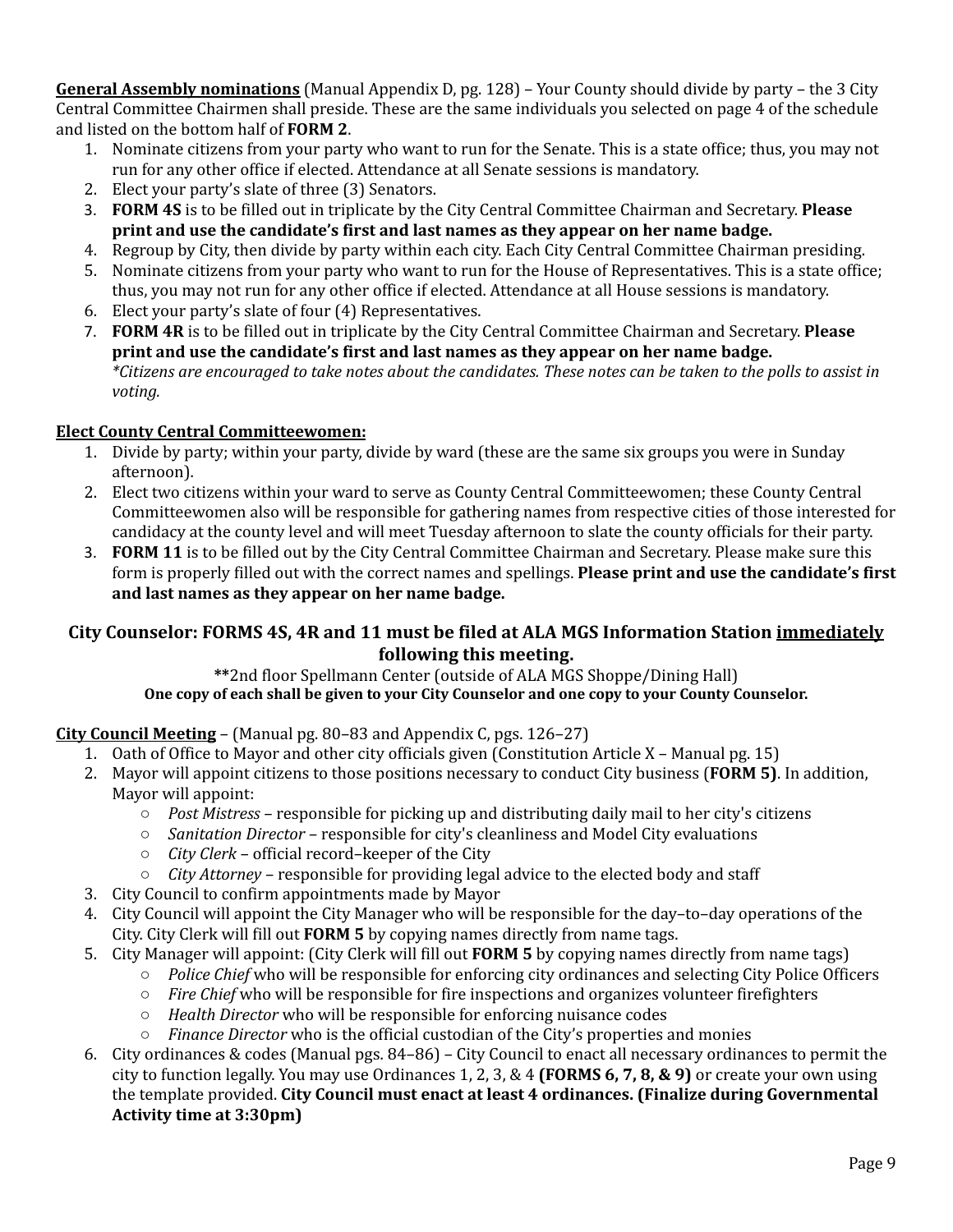- 7. City Officials will sign the proper contract with the college to secure lights, heat/air, and water for your city **(FORM 10);** file contract and ordinances at the ALA MGS Headquarters in Spellmann Center.
- 8. Finance Director to collect City Taxes. Each citizen owes \$1.00 U.S. currency. The Finance Director is to count the money with the City Counselor and turn in the money at the ALA MGS Headquarters in Spellmann Center.
- 9. City Counselor discusses State Fair Mayor leads discussion with city on ideas for State Fair booth.

### **City Counselor: FORM 5, 10, and any city ordinances must be filed at the ALA MGS Information Station by dinner.**

**\*\***2nd floor Spellmann Center (outside of ALA MGS Shoppe/Dining Hall)

2:45pm–5:45pm **Girls Nation Interviews** – *Spellmann Boardroom (4th Floor), dress professionally*

### 3:30pm–5:15pm **Governmental Activities**

- City Business in City Areas of Residence Halls city ordinances, decorating ideas, police chief selects and trains city police officers, fire chief organizes volunteer firefighters.
	- City Counselor: turn in city ordinances to ALA MGS Headquarters in Spellmann Center at dinner.
- Journalism
	- Newspaper Meeting *Scheidegger Rooms 2005, 2010*
	- Broadcast Meeting *LUTV Studio (Scheidegger)*
- ALA MGS Main Street *Spellmann Atrium*
- ALA MGS Highway Patrol *Scheidegger Theater Lobby* Meet with MSHP Troopers before receiving instruction as to patrolling ALA MGS during governmental activities.

If you are not involved in any of the above activities, remain in your city and/or county to use the opportunity to make a public comment at the city council meeting pursuant to the rules outlined in Appendix C (Manual *pgs. 126–27); plan and execute a campaign for the upcoming General Assembly election, whether for yourself* or another citizen; speak with the candidates for General Assembly election to determine who to vote for; buy goods and/or services from businesses on ALA MGS Main Street; and/or write an article to be considered for publication on the ALA MGS blog. If you are leaving your city, please (a) inform your counselor, and (b) do not *go alone.*

Note: Citizens who do not use this time to participate actively in their government risk losing eligibility for *college credit and receiving certification that she completed ALA Missouri Girls State, thereby forfeiting the right to indicate that she attended ALA Missouri Girls State on college applications and scholarship applications.*

### **Dress for dinner and free time**

| $5:15$ pm $-7:45$ pm         | <b>Polls Open for General Assembly Elections - Spellmann Center Polling Location (4th</b><br>floor)                                              |
|------------------------------|--------------------------------------------------------------------------------------------------------------------------------------------------|
| $5:30$ pm $-6:15$ pm         | <b>Band Practice</b> - Scheidegger Theater<br><b>Military Panel</b> - Spellmann AB Leadership Room (4th Floor)                                   |
| $6:15$ pm $-6:45$ pm<br>Hall | <b>Dinner Shift 1 - Davidson, Dewitt, Johnson, and Price Counties - Spellmann Center Dining</b>                                                  |
| $6:45$ pm $-7:15$ pm         | <b>Dinner Shift 2 - Scott, Truman, Bacon, and Barton Counties - Spellmann Center Dining Hall</b>                                                 |
| $7:00 \text{pm}$             | State Board of Education applications due to ALA MGS Information Station<br>**2nd floor Spellmann Center (outside of ALA MGS Shoppe/Dining Hall) |
| 7:30 <sub>pm</sub>           | ALA MGS Shoppe and Campaign Store Close - Spellmann Center                                                                                       |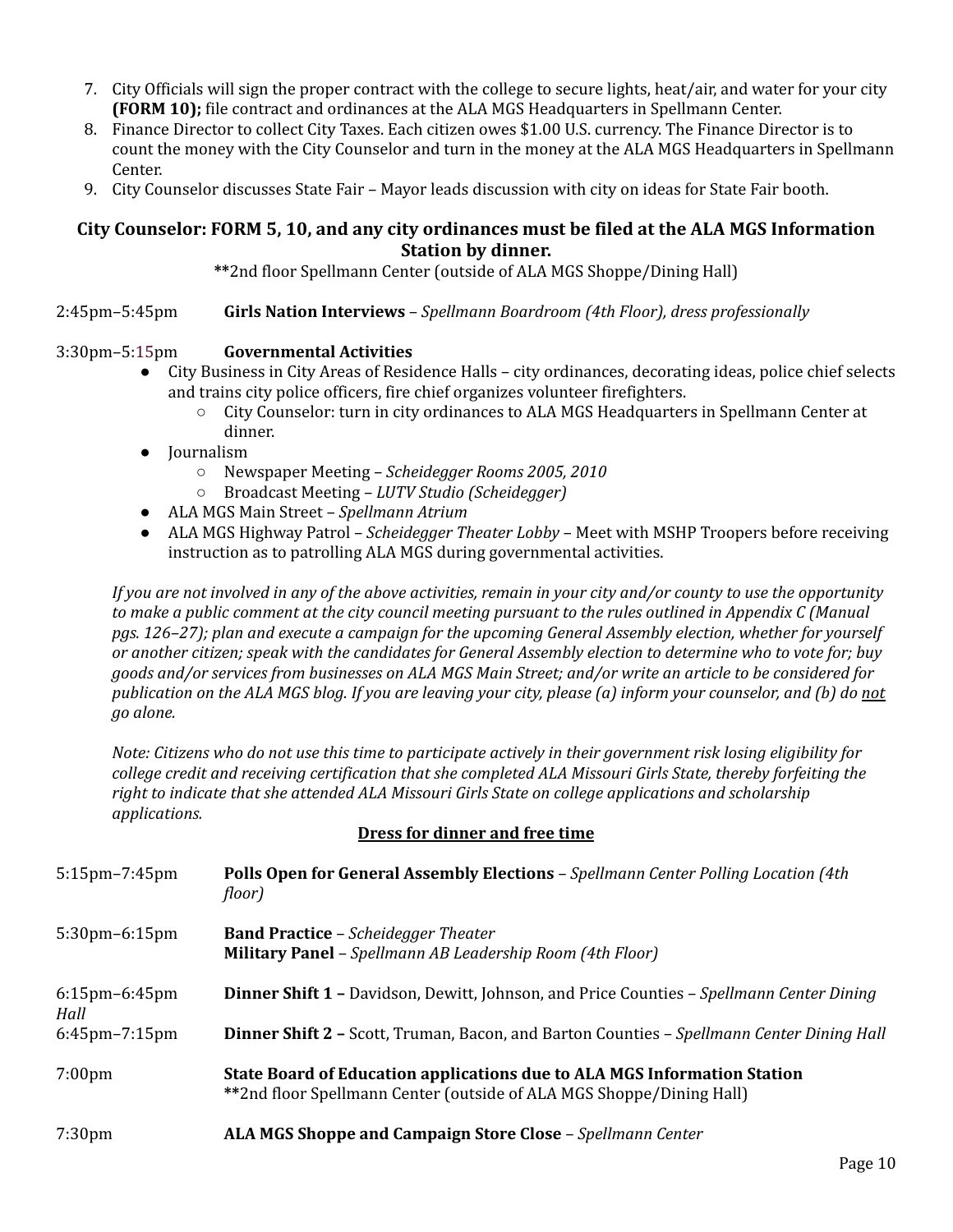| $7:45$ pm            | Flag Lowering - Harlan C. Hunter Stadium                                                               |                                                                                                      |
|----------------------|--------------------------------------------------------------------------------------------------------|------------------------------------------------------------------------------------------------------|
| $8:00$ pm $-9:30$ pm | <b>Third Assembly - Scheidegger Theater</b>                                                            |                                                                                                      |
| Agenda:              | Presiding<br>the control of the control of the control of the control of the control of the control of | <b>ALA MGS Governor</b>                                                                              |
|                      | Opening Ceremony: Inspiration, Pledge of Allegiance, National Anthem                                   |                                                                                                      |
|                      | <b>Guest Speaker</b>                                                                                   |                                                                                                      |
|                      |                                                                                                        | <b>ALA Department President</b>                                                                      |
|                      |                                                                                                        | ** Those mentioned will stand as names are read - get certificate and ribbon in lobby after Assembly |
|                      |                                                                                                        |                                                                                                      |
|                      |                                                                                                        | ALA MGS Political Advisors                                                                           |
|                      |                                                                                                        | Superintendent of Highway Patrol                                                                     |
|                      |                                                                                                        | <b>ALA MGS Music Director</b>                                                                        |
|                      | General Assembly Results <b>Server Assembly</b> Results                                                | ALA MGS Secretary of State                                                                           |
|                      | Announcements                                                                                          |                                                                                                      |
|                      | <b>Assembly Recess</b>                                                                                 |                                                                                                      |
|                      |                                                                                                        |                                                                                                      |

9:30pm **General Assembly Meeting** – *Scheidegger Theater* **Prospective Lobbyist Meeting** – *Scheidegger Lobby*

### 9:30pm–10:00pm **County Debriefing** – *County Halls in Residence Halls*

- 1. Expectations for joint activities in county hall areas with county counselor
- 2. Explain Court of Appeals
- 3. Introduce State Fair booth and generate ideas ideas must be provided to ALA MGS Dean of Counselors by dinner Tuesday evening
- 4. City Staff Reports, Parks and Recreation Director Report (Friday celebration money due at breakfast tomorrow)

10:30pm **Lights out –** You must be in your assigned room unless you have received permission from your City Counselor. House and Senate members should check in with their city counselor upon return to their residence hall.



Use the link to submit a survey with your feedback:

General Questions, Comments, and Concerns https://bit.ly/3l9mUoC

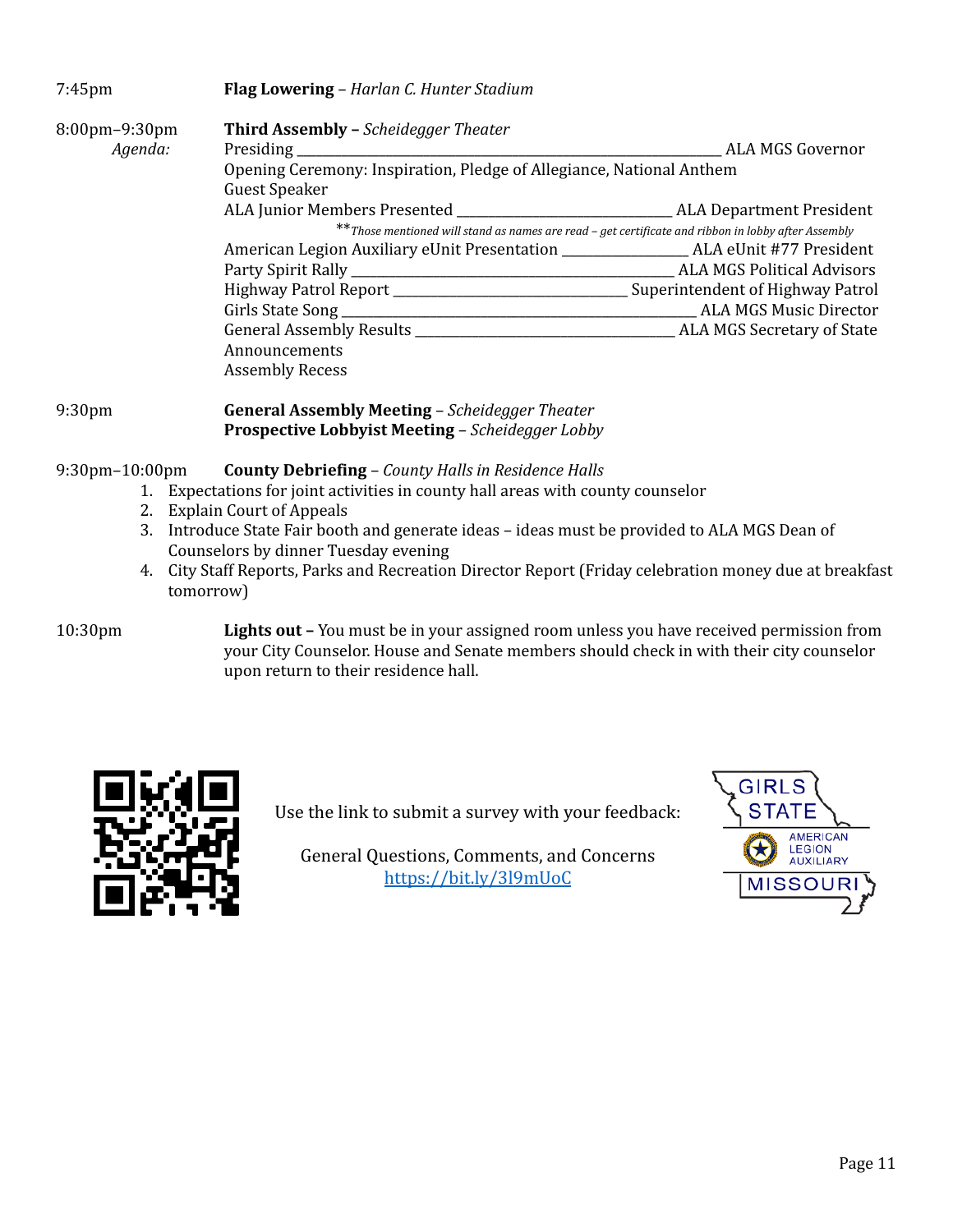## TUESDAY *Staf in Blue\**

| 6:30am                              | <b>Wake Up</b> – <i>Citizen Residence Halls</i> – general cleanup of rooms.                                                                                                                                                                                                                                                                                                                                                  |  |  |
|-------------------------------------|------------------------------------------------------------------------------------------------------------------------------------------------------------------------------------------------------------------------------------------------------------------------------------------------------------------------------------------------------------------------------------------------------------------------------|--|--|
| 7:00am                              | ALA MGS Shoppe and Campaign Store Open - Spellmann Center<br>Locations will not be open during Schools of Instruction and Assemblies.                                                                                                                                                                                                                                                                                        |  |  |
| 7:00am-7:30am<br><b>Dining Hall</b> | <b>Breakfast Shift 1 - Johnson, Price, Scott, Truman Counties and Band - Spellmann Center</b>                                                                                                                                                                                                                                                                                                                                |  |  |
| 7:30am-8:00am<br>Hall               | <b>Breakfast Shift 2</b> - Bacon, Barton, Davidson, Dewitt Counties - Spellmann Center Dining                                                                                                                                                                                                                                                                                                                                |  |  |
| 7:30 am-8:15am                      | Band Practice - Scheidegger Theater - Band members will remain in Scheidegger Theater<br>for flag raising                                                                                                                                                                                                                                                                                                                    |  |  |
| 8:00am                              | Flag Raising - Harlan C. Hunter Stadium                                                                                                                                                                                                                                                                                                                                                                                      |  |  |
| 8:20am-10:00am<br>Agenda:           | <b>Fourth Assembly - Scheidegger Theater</b><br>State Central Committee Explained (Manual pgs 89-90) _______ ALA MGS Political Advisors<br><b>Guest Speaker Panel</b><br>State Board of Education Announced __________________________ Dean of School of Education<br>Lobbyists Announced __________________ Dean of School of Legislative & Lobbying Process<br>Announcements<br><b>Broadcast</b><br><b>Assembly Recess</b> |  |  |

### 10:10am–11:50am **Schools of Instruction**

- **School of Business & Commerce** *SAC Vandalia Room 30*
- **School of Journalism & Media** *Scheidegger Room 1070*
- **School of Education** *Spellmann Center AB Leadership Room (4th floor)*
- **School of International Affairs** *SAC Room 314*
- **School of Law** *LARC Room 205, 207, 213, or 214*
- **School of Law Enforcement** *Scheidegger Black Box Theater*
- **School of Legislative & Lobbying Process** *Harmon Hall Dunseth Auditorium*
- **School of Campaigns & Political Operations** *LARC 343*

### **Non–Instructor Staff and Counselor Meeting** – *Spellmann Center Dining Hall*

12:00pm–12:45pm **Lunch Shift 1–** Johnson, Price, Scott, Truman Counties, General Assembly Members – *Spellmann Center Dining Hall*

| $12:00 \text{pm} - 12:45 \text{pm}$ | State Central Committee Selection (pg. 13 of schedule)     |  |  |
|-------------------------------------|------------------------------------------------------------|--|--|
|                                     | Bacon: County Hall; Barton: County Hall;                   |  |  |
|                                     | Davidson: Spellmann Center AB Leadership Room – 4th floor; |  |  |
|                                     | Dewitt: Spellmann Atrium                                   |  |  |

12:45pm–1:30pm **Lunch Shift 2** –Bacon, Barton, Davidson, Dewitt Counties – *Spellmann Center Dining Hall*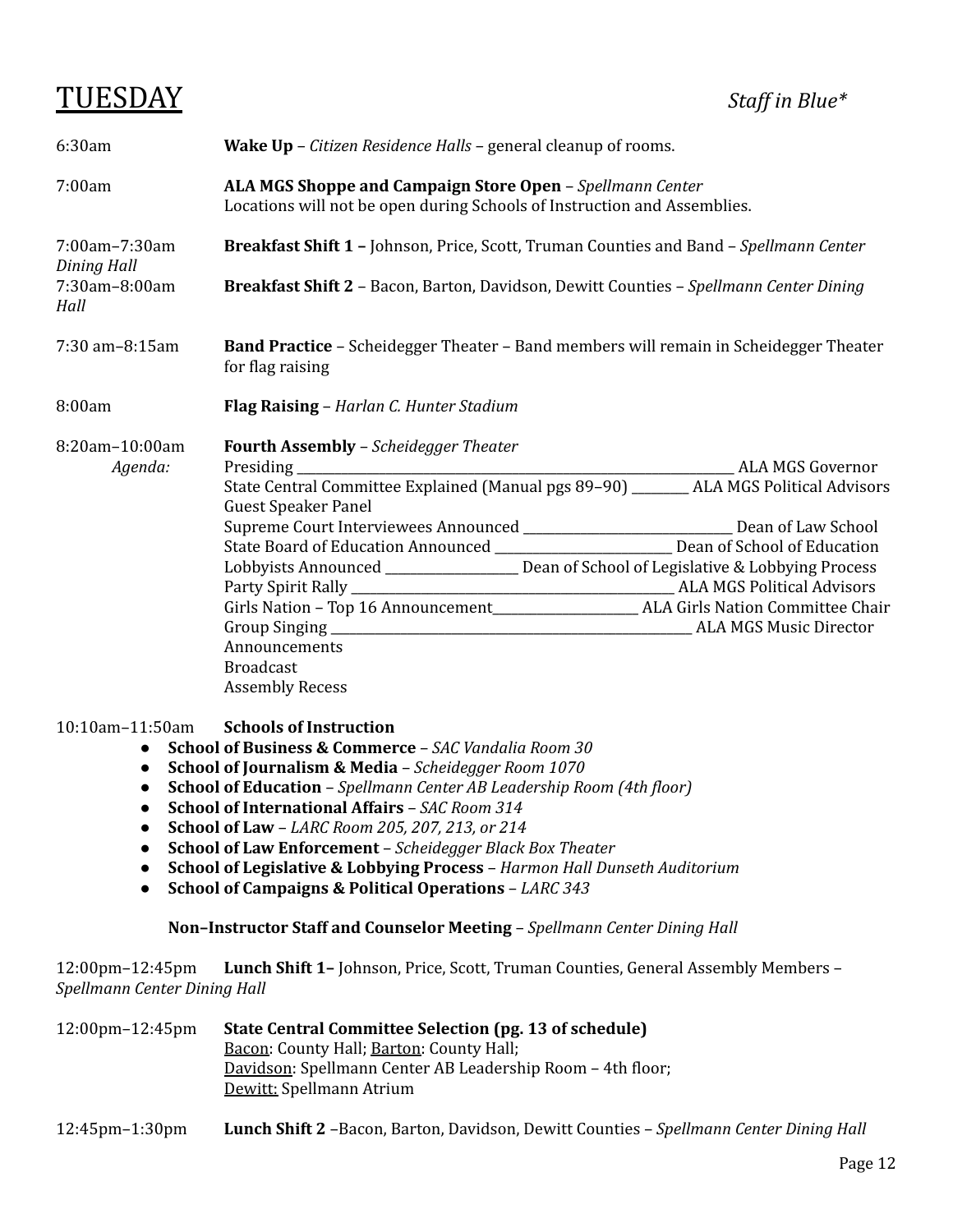| $12:45$ pm $-1:45$ pm             | <b>State Central Committee Selection (pg. 13 of schedule)</b> - Johnson, Price, Scott, & Truman<br>Counties - follow city counselor to Hyland Arena after lunch to conduct county business |
|-----------------------------------|--------------------------------------------------------------------------------------------------------------------------------------------------------------------------------------------|
| $1:00 \text{pm} - 3:15 \text{pm}$ | <b>House &amp; Senate</b> - <i>Harmon Hall</i> (Remain in Harmon Hall during Court of Appeals)                                                                                             |
| $1:00 \text{pm} - 1:45 \text{pm}$ | <b>Remaining County Business - Bacon, Barton, Davidson, and Dewitt Counties -</b><br>follow city counselor to Hyland Arena after lunch                                                     |
| $2:00 \text{pm} - 3:15 \text{pm}$ | Missouri Court of Appeals, Eastern District - Hyland Arena                                                                                                                                 |
| $3:15$ pm $-4:30$ pm              | <b>County Central Committee, Finish County Business - Hyland Arena</b>                                                                                                                     |

### **Tuesday Afternoon – County Business Agendas**

### **Part I: State Central Committee Selection**

### **Instructions for State Central Committee Selection:(Manual pgs. 89–90)**

- 1. Divide by cities; City Central Committee Chairwoman will conduct the meeting.
- 2. State Central Committee members should consist of:
	- Anyone wanting to be on one of the planning committees such as Rules, Platforms, or Resolutions **must be** on this committee.
	- Anyone wanting to be the Party Chairwoman, Vice Chairwoman, Secretary, or Whip **must be** on this committee.
	- You may but are not required to be on this committee if you want to be a candidate for state office.
	- Highway Patrol, Judges, Senators, Representatives, staff of the General Assembly, and the State Board of Education **may not** serve on this committee.
- 3. The members of the City Central Committee and the County Central Committee were the individuals responsible for nominating your party's candidates for the city and county slates. There should be from six to nine members, depending on the number of girls that served on both committees. The Joint City/County Committee Members will elect six members to form the State Central Committee Members from their city.
- 4. **FORM 14** is to be filled out by the City Central Committee Chairwoman and Secretary. Please print and use the first and last name of each State Central Committee Member as it appears on her name badge.
- 5. Regroup as a county within your party.
- 6. Nominate one State Central Committee member to be your County's candidate for Party Chairwoman, Vice Chairwoman, Secretary, and Party Whip.
	- You must be on the State Central Committee to be nominated for this position. Also, the Party Chairwoman and Whip may not be nominated if they have filed for state office and will be on the primary ballot.
	- Your county does not have to have a nominee for all positions if no one wants to run; however, each county may only have one nominee for each of the four positions (Party Chairwoman, Vice Chairwoman, Secretary, Party Whip).

7. FORM 15 - County Counselor should place the list of nominees into each party advisor's folder at ALA MGS Headquarters before Wednesday. This list should include county name, citizens' names, and positions they are seeking.

\*\*If time allows, County Counselors should discuss the OPC Fact Sheet, and counties will finalize state fair booth choice.

## **FORM 14 should be filed at the ALA MGS Information Station immediately following this meeting.**

**\*\***2nd floor Spellmann Center (outside of ALA MGS Shoppe/Dining Hall)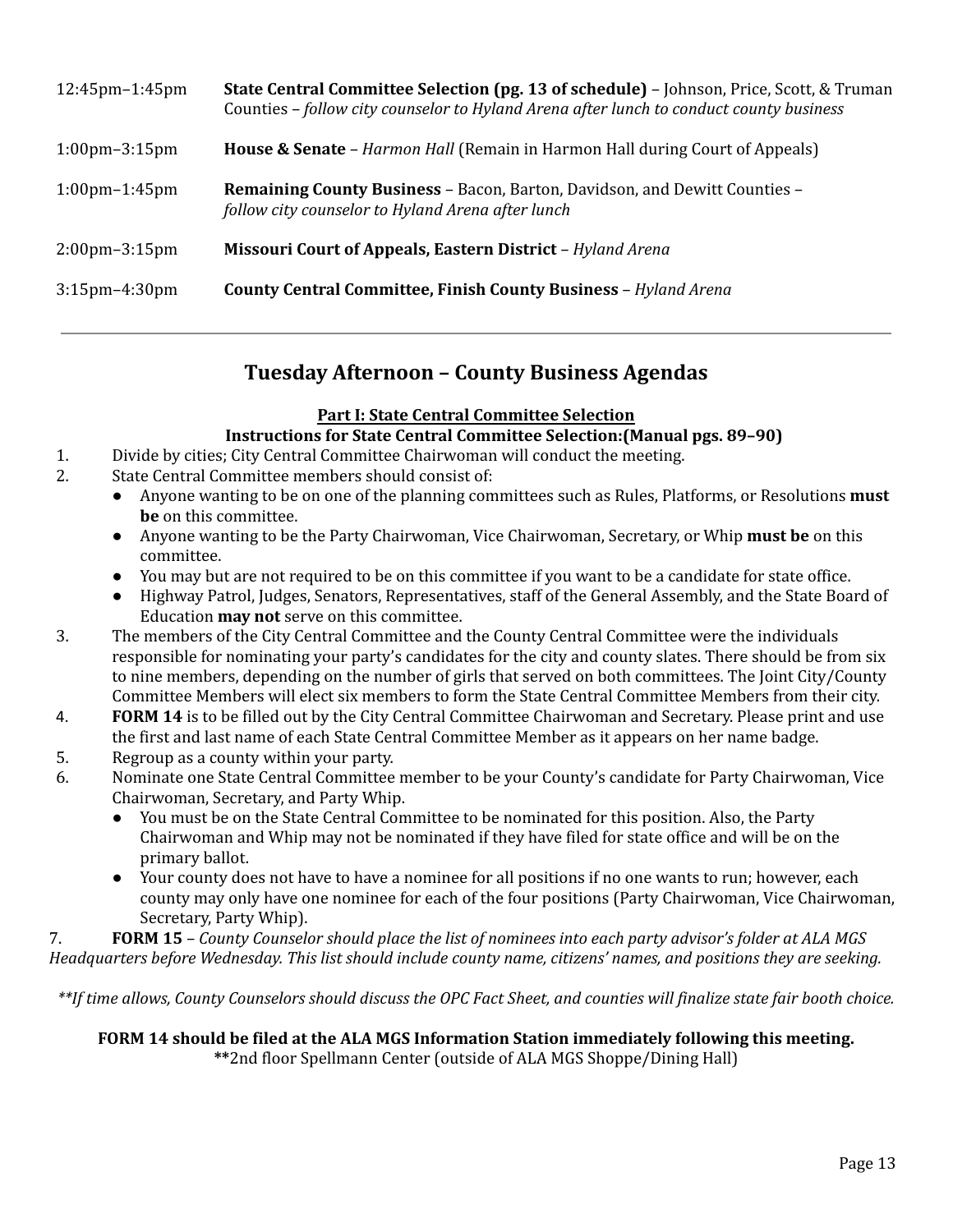### **Tuesday Afternoon – County Business Agendas, cont.**

### **Part 2: County Central Committee, Remaining County Business**

- 1. Assemble the County Central Committeewomen at the front of the group.
- 2. The 12 County Central Committeewomen (six from each city) should then elect among themselves a Chairwoman, Vice Chairwoman, and Secretary. The advisor is to take nominations for Chairwoman who is to be voted on by only County Central Committee members. Once the Chairwoman is elected, the Chairwoman should follow the same procedure to elect her Vice–Chairwoman and Secretary. Please select at least one alternate to serve in the event one of your committeewomen is elected as Prosecuting Attorney or Circuit Court Judges, or appointed as a Supreme Court judge.
- 3. **FORM 12** is to be filled out by the County Central Committee Chairwoman and Secretary. **Please print and use the candidate's first and last name as they appear on the candidate's name badge.**
- 4. Chairwoman to appoint County Whip who is responsible for coordinating their respective party's spirit activities at the county level.
- 5. Nominate a slate of candidates for each county office the Committee Members are to determine the nominees for each position. If needed and time allows, you may have each nominee speak and then Committee members must vote among themselves to fill each position on the slate. Each party is to nominate citizens for the following county positions (Manual pgs. 75–77):

| <b>Presiding County Commissioner</b>    | <b>Sheriff</b>  |                                   |
|-----------------------------------------|-----------------|-----------------------------------|
| <b>2 Associate County Commissioners</b> |                 | <b>County Collector</b>           |
| <b>Prosecuting Attorney</b>             |                 | <b>County Treasurer</b>           |
| <b>Presiding Circuit Judge</b>          |                 | <b>County Clerk</b>               |
| 2 Associate Circuit Judges              |                 | <b>Clerk of the Circuit Court</b> |
| <b>Recorder of Deeds</b>                | <b>Assessor</b> |                                   |
|                                         |                 |                                   |

- **6.** If you are not a County Central Committeewoman, use this time to familiarize yourself with your party's slate for county candidates. \*Take notes about the candidates. These notes can be taken to the polls to assist in *voting.*
- **7. FORM 13** is to be filled out in duplicate by the County Central Committee Chairwoman and Secretary. **Please print each candidate's first and last names as they appear on her name badge.**

### **FORMS 12 & 13 should be filed at the ALA MGS Information Station immediately following this meeting. \*\***2nd floor Spellmann Center (outside of ALA MGS Shoppe/Dining Hall) **One copy of FORM 13 should be given to your County Counselor.**

### **County Meeting**

- County Counselors will discuss the OPC Fact Sheet.
- County candidates give brief campaign speeches/remarks; Chairwoman of County Central Committee to decide order and length of speeches.
- Mayors bring forth ideas for discussion of state fair booths. Anyone interested in participating on the State Fair Planning Committee needs to meet immediately after this meeting in the County Hall for a planning meeting. County's idea must be provided to ALA MGS Dean of Counselors by dinner Tuesday evening for approval.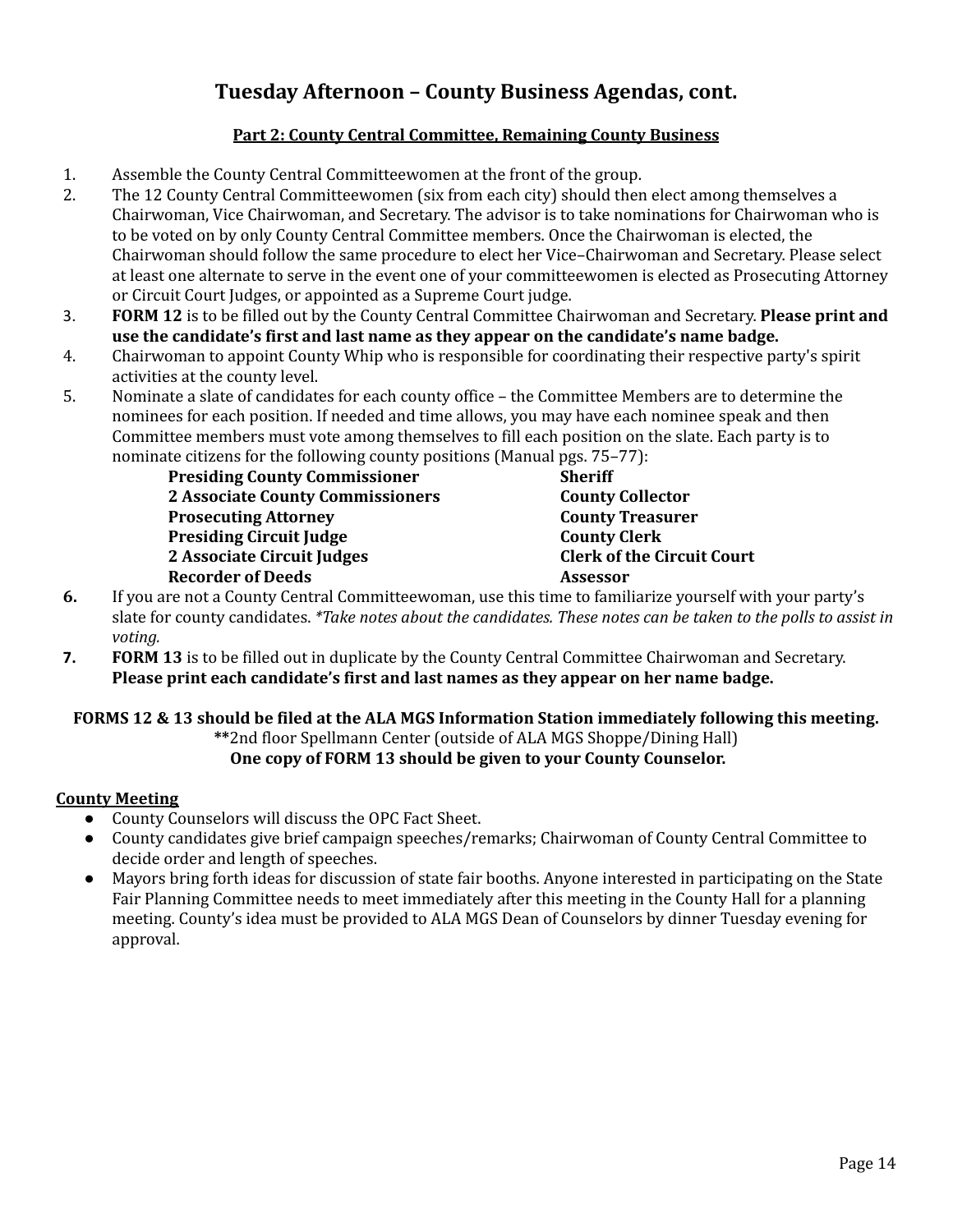4:40pm–5:30pm **Governmental Activities** – *If more than one of these governmental activities applies to you, you should choose to attend the activity that appears first on the list. If you finish your governmental activity early, you should follow the instructions listed below.*

- House & Senate *Harmon Hall* (Stay in session through first dinner shift)
	- Senate to pass resolution approving State Board of Education
- Journalism and Media
	- Newspaper *Scheidegger Rooms 2005, 2010*
	- Broadcast *LUTV Studio (Scheidegger)*
- Law: *If you are interviewing for the Supreme Court, you should first check in to the Supreme Court Interview. The instructor will tell you whether to take the bar exam upon arrival or after your interview.*
	- Supreme Court Interviews *LARC Room 108*
	- Bar Exam for All Law Students *LARC Rooms 205, 207, 213, 214*
- Model UN *SAC Room 314*
- Education *Spellmann AB Room* State Board of Education to elect officers & school board simulations begin
- Chamber of Commerce *Spellmann Conference Room (4th Floor)*
- ALA MGS Main Street *Spellmann Atrium*
- ALA MGS Highway Patrol *Meet near Hyland Arena Stage* before receiving instruction as to patrolling ALA MGS during governmental activities time
- City Business *City Hall –* Additional city council meetings, including resignations and reappointments if necessary; sessions of municipal court
- Additional State Fair Planning *County Hall*

If you are not involved in any of the above activities, use the opportunity to campaign for the upcoming county election, whether for yourself or another citizen; campaign for statewide offices, whether for yourself or another citizen; speak with the candidates for county election and statewide offices to determine who to vote for; buy goods and/or services from businesses on ALA MGS Main Street; and/or write an article to be considered for publication on the ALA MGS blog. If you are leaving your city, please (a) inform your counselor, and (b) do not go alone.

Note: Citizens who do not use this time to participate actively in their government risk losing eligibility for college credit and receiving certification that she completed ALA Missouri Girls State, thereby forfeiting the right to indicate *that she attended ALA Missouri Girls State on college applications and scholarship applications.*

### *Dress for City Photos – Citizens only need to bring ID to dinner and evening assembly.*

| $5:30$ pm $-6:45$ pm | <b>Polls Open for County Elections</b> (Polls will close at 6:45pm and reopen in the morning<br>from $7:00am - 8:00am$                                         |  |
|----------------------|----------------------------------------------------------------------------------------------------------------------------------------------------------------|--|
| 5:30 <sub>pm</sub>   | <b>Commissioner of Education applications available at ALA MGS Information Station</b><br>**2nd floor Spellmann Center (outside of ALA MGS Shoppe/Dining Hall) |  |
| $5:30$ pm $-6:05$ pm | <b>Dinner Shift 1 - Johnson, Price, Scott, Truman Counties - Spellmann Center Dining Hall</b><br>** can change in to program shirt after you eat               |  |
| $6:05$ pm $-6:40$ pm | <b>Dinner Shift 2 - Bacon, Barton, Davidson, Dewitt Counties - Spellmann Center Dining Hall</b><br>**should be dressed for city photos before eating           |  |
| 6:30 <sub>pm</sub>   | <b>ALA MGS Shoppe and Campaign Store Close</b>                                                                                                                 |  |
| $6:45$ pm            | Flag Lowering Ceremony - Harlan C. Hunter Stadium                                                                                                              |  |
| $7:15$ pm $-9:00$ pm | <b>Joint Assembly with American Legion Missouri Boys State – Hyland Arena</b>                                                                                  |  |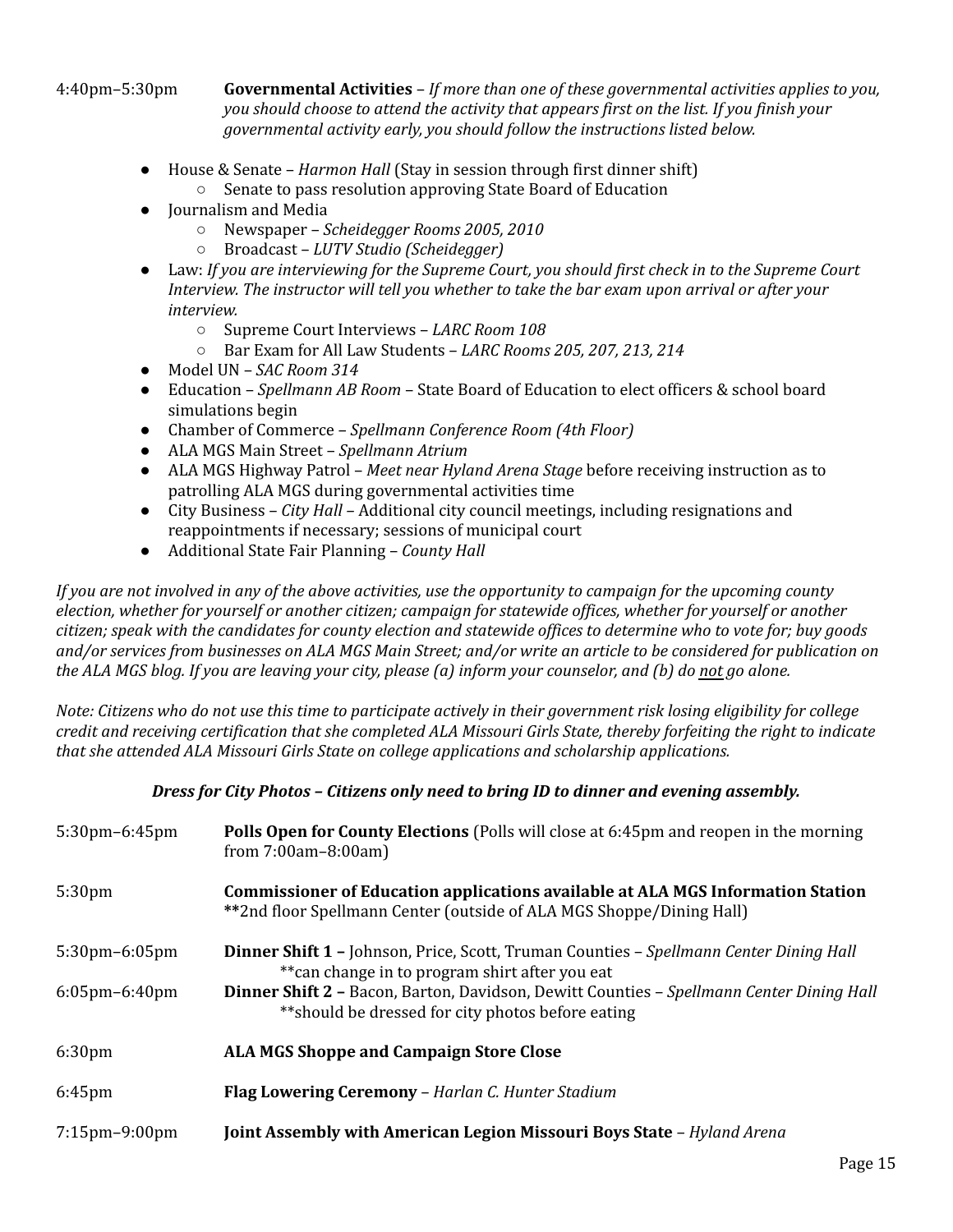| $9:00 \text{pm} - 10:00 \text{pm}$ | <b>Photos</b> – Harlan C. Hunter Stadium, Supreme Court Panelists will be announced at the<br>group photo session.                                                                                                                                                                                                    |  |
|------------------------------------|-----------------------------------------------------------------------------------------------------------------------------------------------------------------------------------------------------------------------------------------------------------------------------------------------------------------------|--|
|                                    | <b>Supreme Court Panelist Interviews with ALA MGS Governor directly following</b><br>photos - Spellmann Boardroom (4th floor)                                                                                                                                                                                         |  |
| $10:15$ pm                         | <b>City Meeting</b><br>1. City Staff Reports<br>State Fair Booth decision and tasks to complete<br>2.<br>3. Reminders: State Central Committee reminders - dress code, speech, leadership<br>Talent Show, Filing for State Office closes, Jefferson City reminders – dress code, bus<br>call time, Business taxes due |  |
| 10:30 <sub>pm</sub>                | <b>Lights Out</b> – You must be in your assigned room unless you have received permission from<br>your City Counselor.                                                                                                                                                                                                |  |



Use the link to submit a survey with your feedback:

General Questions, Comments, and Concerns https://bit.ly/3l9mUoC

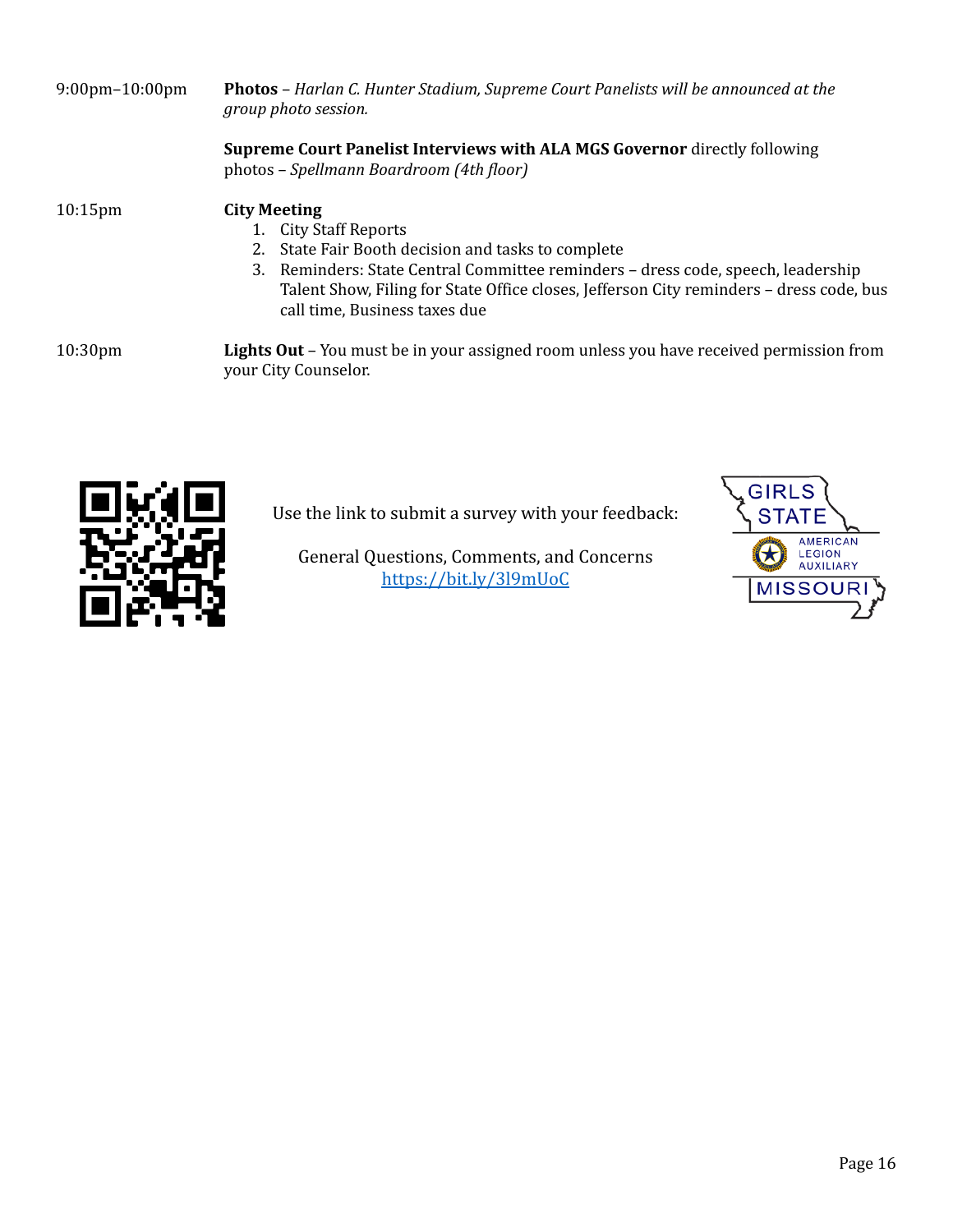## WEDNESDAY *Staf in Red\**

| 6:30am                    | <b>Wake Up</b> – <i>Citizen Residence Halls</i> – general cleanup of rooms.<br>All citizens who are going to Jefferson City must wear a dress, slacks and a blouse, skirt and a<br>blouse, or a pantsuit. Be prepared to leave for Jefferson City at 8:00 a.m. |                                                   |
|---------------------------|----------------------------------------------------------------------------------------------------------------------------------------------------------------------------------------------------------------------------------------------------------------|---------------------------------------------------|
| 7:00am                    | ALA MGS Shoppe and Campaign Store Open - Spellmann Center<br>Locations will not be open during Schools of Instruction and Assemblies.                                                                                                                          |                                                   |
| 7:00am-8:00am             | Polls Open for County Voting - Spellmann Center Polling Location (4th floor)                                                                                                                                                                                   |                                                   |
| 7:00am-7:45am             | Joint Mayoral Breakfast with MBS - Spellmann AB Leadership Room (4th floor)                                                                                                                                                                                    |                                                   |
| 7:00am-7:30am             | Breakfast Shift 1 - Scott, Truman, Bacon, Barton Counties and Band - Spellmann Center                                                                                                                                                                          |                                                   |
| <b>Dining Hall</b>        | All citizens who are going to Jefferson City should eat first breakfast shift                                                                                                                                                                                  |                                                   |
| 7:30am-8:00am<br>Hall     | Breakfast Shift 2 - Davidson, Dewitt, Johnson, Price Counties - Spellmann Center Dining                                                                                                                                                                        |                                                   |
|                           | <b>Band Practice</b> - Scheidegger Theater (stay in Scheidegger through flag raising)                                                                                                                                                                          |                                                   |
| 7:45am                    | All citizens who are going to Jefferson City report to Hyland Arena to load the buses.<br>**Arrive in Jefferson City at 9:45 a.m. Buses will leave Jefferson City by 2:15 p.m.**                                                                               |                                                   |
| 8:15am                    | Flag Raising - Harlan C. Hunter Stadium                                                                                                                                                                                                                        |                                                   |
| 8:30am-10:00am<br>Agenda: | <b>Fifth Assembly - Scheidegger Theater</b><br>Presiding<br><b>Guest Speaker</b>                                                                                                                                                                               | ALA MGS Lt. Governor                              |
|                           | State Convention Explained (Manual pg. 89 and Appendix G)& Party Spirit Rally                                                                                                                                                                                  | ______________________ ALA MGS Political Advisors |
|                           | Supreme Court Appointments Announced ___________________________ Dean of Law School                                                                                                                                                                            |                                                   |
|                           | Group Singing                                                                                                                                                                                                                                                  |                                                   |
|                           | Highway Patrol Report ________________________________Superintendent of Highway Patrol                                                                                                                                                                         |                                                   |
|                           |                                                                                                                                                                                                                                                                |                                                   |
|                           | Announcements                                                                                                                                                                                                                                                  |                                                   |
|                           | <b>Assembly Recess</b>                                                                                                                                                                                                                                         |                                                   |

10:10am–11:45am **Schools of Instruction**

- **School of Business & Commerce, School of Education, School of International Affairs, School of Legislative and Lobbying Process** – *Scheidegger Theater*
- **School of Journalism & Media** *Scheidegger Room 1070*
- **School of Law** *LARC Room 205, 207, 213, or 214*
- **School of Law Enforcement** *Scheidegger Black Box Theater*
- **School of Campaigns & Political Operations** *LARC 343*

**Non–Instructor Staff and Counselor Meeting** – *Spellmann Center Dining Hall Hall*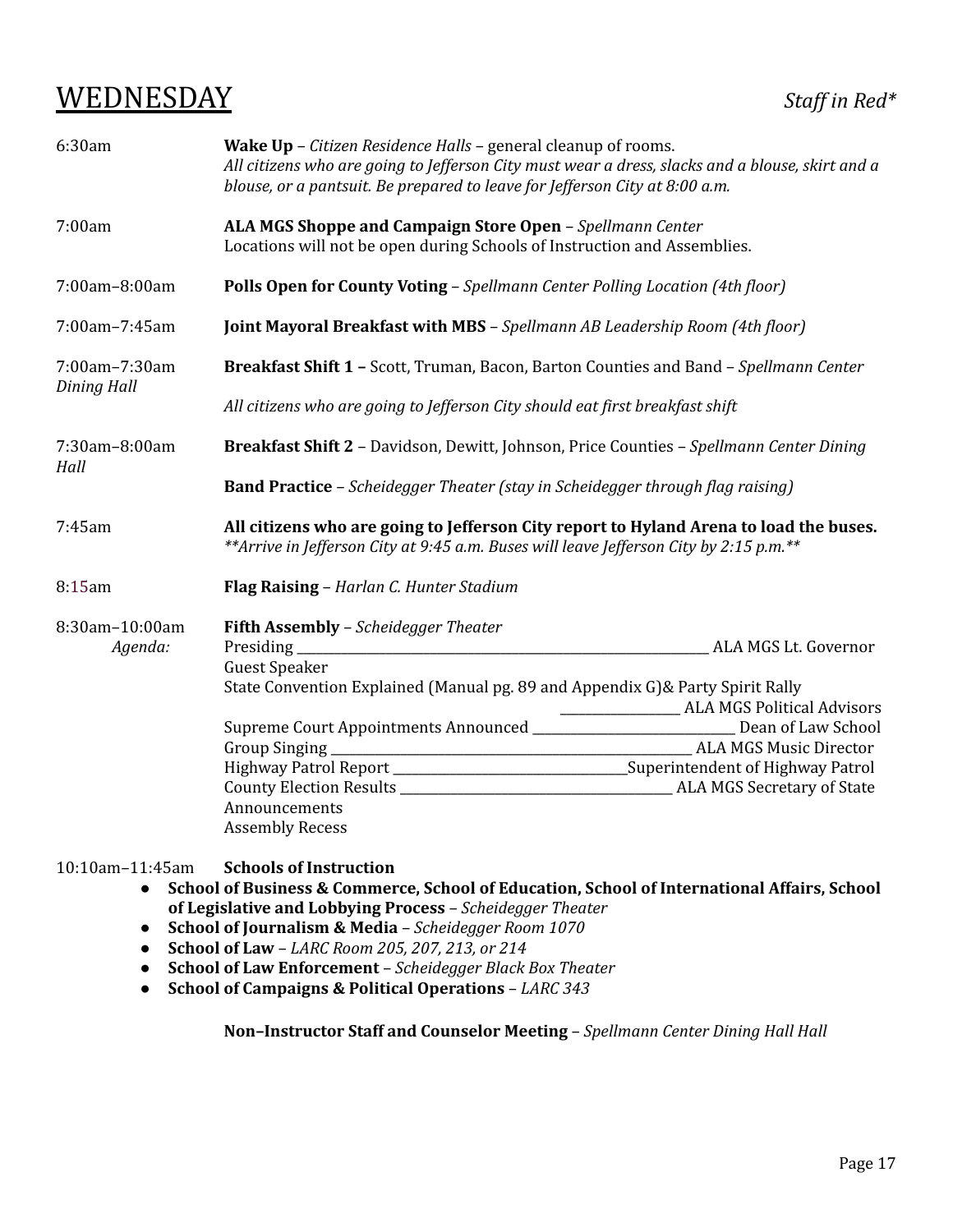12:00pm–12:45pm **County Commission Meeting** – County Commissioner to preside (Appendix E, pg. 129) **Bacon County** *– Spellmann Atrium (3rd floor),* **Barton County** *– Spellmann Patio (outside 1st floor/ALA MGS Headquarters),* **Davidson, Dewitt, Johnson, and Price Counties** *– County Hall in Residence Halls,* **Scott and Truman Counties** *– Spellmann AB Leadership Room (4th floor)*

- 1. Elected county officials to be sworn in
- 2. Make any appointments necessary to conduct county business
- 3. Property taxes are due tonight in the amount of \$2.00 US Currency per citizen
	- a. Pay taxes to the County Collector, who then will file the forms with the County Counselor before 10:30 p.m.
- 4. Work on county budget
- 5. Organize state fair Schedule of workers, final preparations
- 6. Conduct any other county business deemed necessary

### 12:45pm–1:15pm **Lunch Shift 1–** Scott, Truman, Bacon, Barton Counties – *Spellmann Center Dining Hall* 1:15pm–1:45pm **Lunch Shift 2 –** Davidson, Dewitt, Johnson, Price Counties – *Spellmann Center Dining Hall*

- 1:45pm–3:15pm **Governmental Activities** *If more than one of these governmental activities applies to you,* you should choose to attend the activity that appears first on the list. If you finish your governmental activity *early, you should follow the instructions listed below.*
	- State Central Committee Meeting *Scheidegger Black Box Theater (Federalists) & Hyland Arena (Nationalists)*
	- ALA MGS Court System (All circuit and associate circuit judges, prosecutors and assistant prosecutors, public defenders and assistant public defenders, clerks of the court, deputies who have been appointed as bailiffs should attend) – *LARC Rooms 205, 207, 213, 214*
		- Note: Private practice attorneys may open an office in the Courthouse Square (hallways near LARC Rooms 205, 207, 213, 214). You must, however, follow all requirements for opening a business.
		- Citizens in need of private representation in ALA MGS Court may go to the Courthouse Square (hallways near LARC Rooms 205, 207, 213, 214)
	- ALA MGS Supreme Court to hire its non–partisan staff *LARC Room 108*
		- Citizens who wish to be appointed as Clerk of the ALA MGS Supreme Court
			- May not have a leadership position in her party
			- May not hold any elected office at any level of government
		- Citizens who wish to be appointed as Marshal of the ALA MGS Supreme Court
			- Must attend the School of Law Enforcement
			- May not have a leadership position in her party
			- May not hold any elected office at any level of government
	- Makeup Bar Exam *LARC 118*
		- For all law students who did not pass Wednesday's bar exam
	- Journalism and Media
		- Newspaper *Scheidegger Rooms 2005, 2010*
		- Broadcast *LUTV Studio (Scheidegger)*
	- Parks & Rec Directors Service Project *Spellmann Center Dining Hall Hall*
	- Model UN *SAC Room 314*
	- Education *Spellmann AB Leadership Room (4th Floor)*
	- Chamber of Commerce *Spellmann Conference Room*
	- ALA MGS Main Street *Spellmann Atrium*
	- ALA MGS Highway Patrol Meet outside of *Spellmann Center Dining Hall Hall* before receiving instruction as to patrolling ALA MGS during governmental activities time
	- County Business *Residence Halls –* Additional county commission meeting, if necessary, to finalize the county budget, enact county ordinances, state fair booth preparation, etc.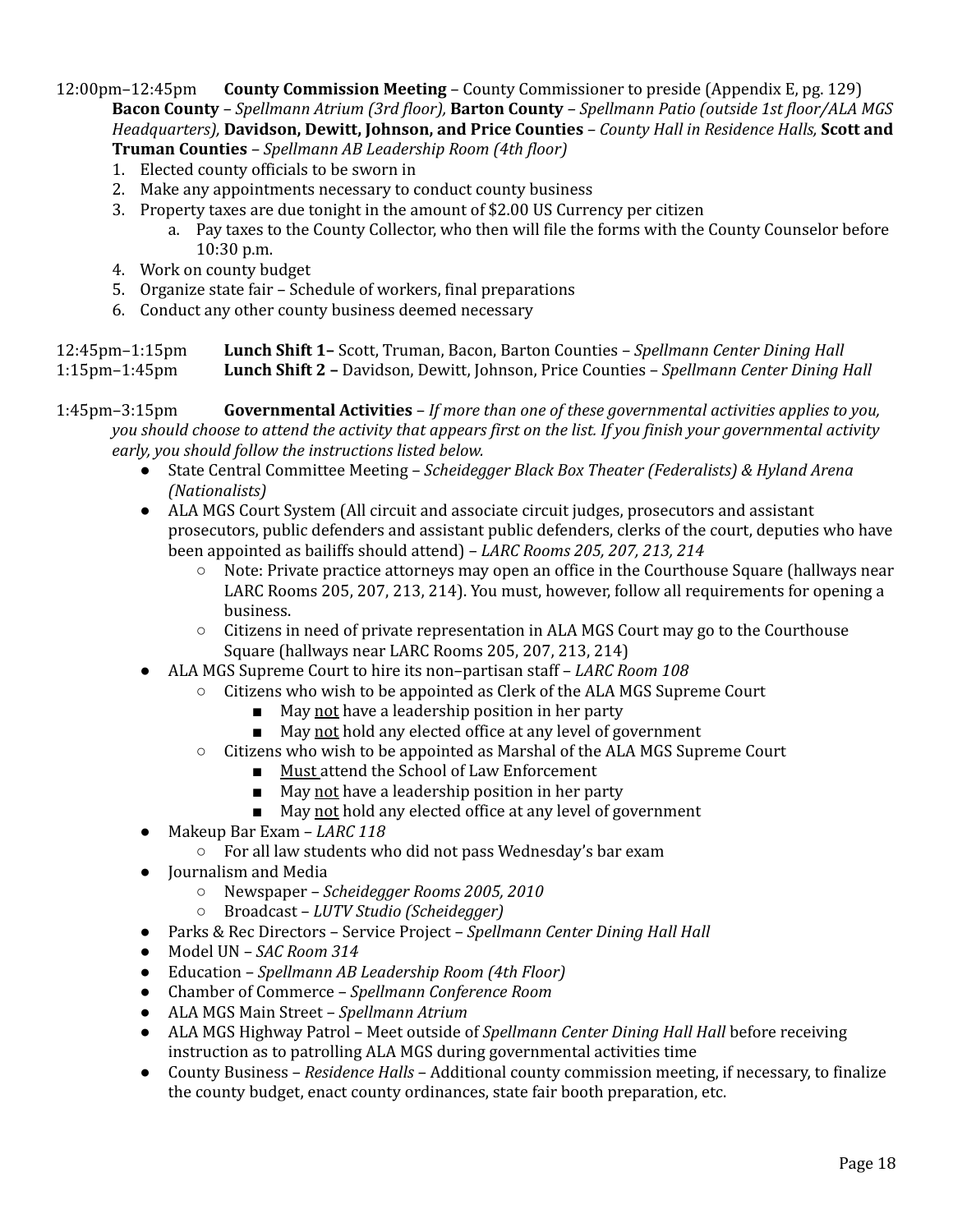● City Business – *Residence Halls –* Additional city council meetings, including enacting new city ordinances, receiving resignations, and making reappointments if necessary; sessions of municipal court

If you are not involved in any of the above activities, use the opportunity to campaign for the upcoming primary *election for statewide candidates, whether for yourself or another citizen; speak with the candidates for county* election and statewide offices to determine who to vote for; hire an attorney to represent you in ALA MGS Court; buy goods and/or services from businesses on ALA MGS Main Street; and/or write an article to be considered for publication on the ALA MGS blog. If you are leaving your city, please (a) inform your counselor, and (b) do not go *alone.*

Note: Citizens who do not use this time to participate actively in their government risk losing eligibility for college credit and receiving certification that she completed ALA Missouri Girls State, thereby forfeiting the right to indicate *that she attended ALA Missouri Girls State on college applications and scholarship applications.*

3:30pm State Central Committee Leadership, State Board of Education & Candidates arrive at *Scheidegger Theater (Federalists) & Hyland Arena (Nationalists)*

### 4:00pm–5:30pm **State Party Conventions** – (Manual Ch. 11)

**Nationalists**: *Hyland Arena* **Federalists**: *Scheidegger Theater* At the conclusion of the Opening Ceremony, including business of the convention, the candidates will be given an opportunity to address all citizens of their party. All citizens should listen carefully to the candidates' speeches to assist in voting for the candidate to best represent your party. Convention is for listening to the candidates only.

### **Procedure for State Party Convention & Rally**

- 1. Chairman opens convention
- 2. Opening ceremony
- 3. Convention Committee Reports read
- 4. State Board of Education Report
- 5. Rally: All candidates will give a speech at the convention. This will give the party members the opportunity to hear all of the candidates whose names will appear on the primary ballot. The length of each speech is determined by each party's Rules Committee.

### *\*\*Citizens are encouraged to take notes about the candidates. These notes can be taken to the polls to assist in voting.*

*Immediately following state party conventions, Talent Show participants should report to Scheidegger Theater* for sound checks. All other citizens can go to Spellmann Center for voting and Main Street Operations. Voting will remain open until 7:30pm. Be sure there is no time where you are traveling on your own through campus.

| $5:30$ pm $-6:00$ pm                                      | Sound Checks in Scheidegger Theater for Talent Show Participants                                                                                                                          |
|-----------------------------------------------------------|-------------------------------------------------------------------------------------------------------------------------------------------------------------------------------------------|
| $5:30$ pm $-7:30$ pm                                      | <b>Polls Open for State Primary elections - Spellmann Center Polling Location (4th floor)</b>                                                                                             |
| $5:45$ pm $-7:45$ pm                                      | ALA MGS Main Street Open in Spellmann Center                                                                                                                                              |
| $6:30$ pm $-7:00$ pm<br>$7:00 \text{pm} - 7:30 \text{pm}$ | <b>Dinner Shift 1 - Scott, Truman, Bacon, Barton Counties - Spellmann Center Dining Hall</b><br>Dinner Shift 2 - Davidson, Dewitt, Johnson, Price Counties - Spellmann Center Dining Hall |
| 7:30 <sub>pm</sub>                                        | <b>Commissioner of Education applications due to ALA MGS Information Station</b><br>**2nd floor Spellmann Center (outside of ALA MGS Shoppe/Dining Hall)                                  |

### **ALA MGS Shoppe and Campaign Store Close**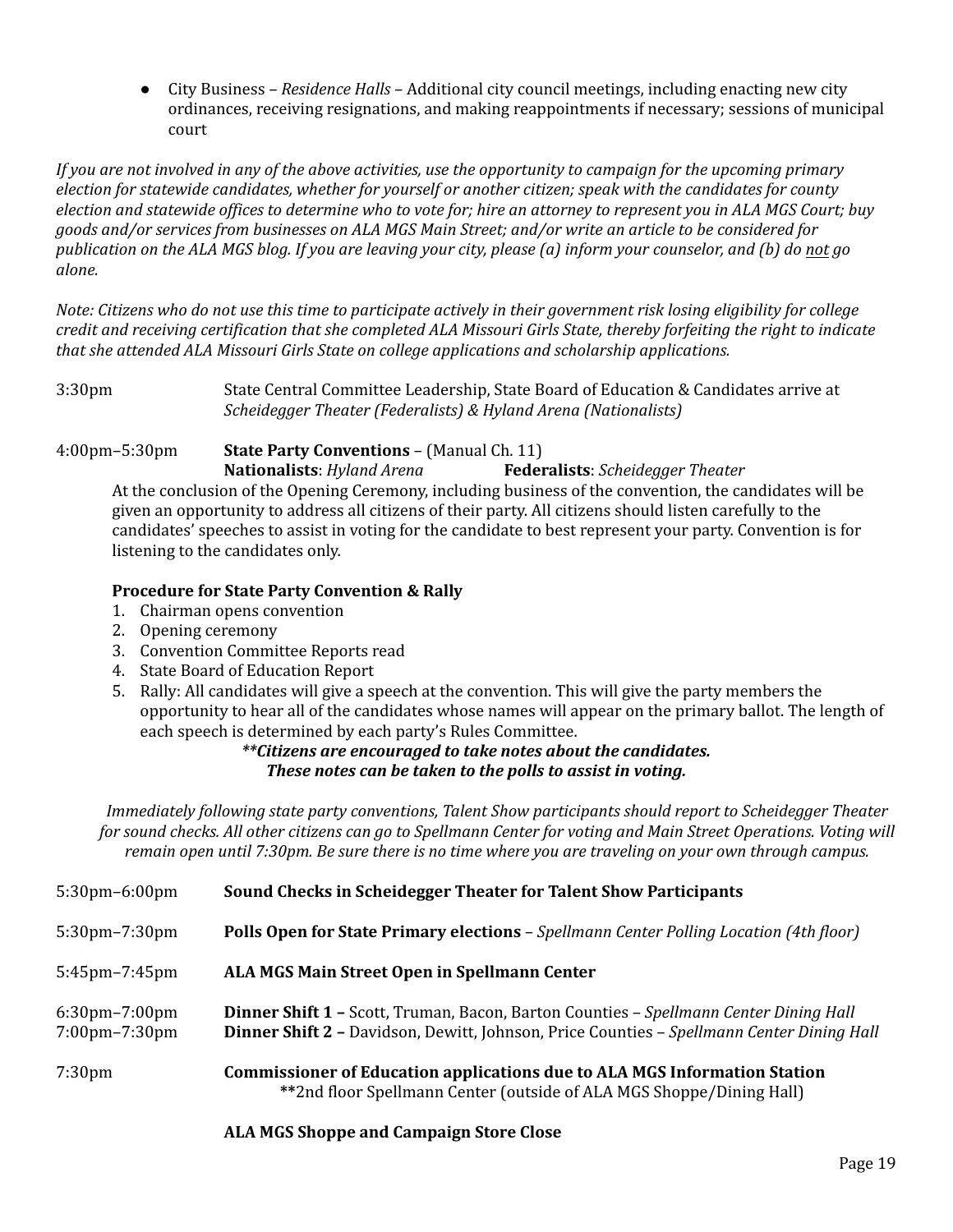| $7:45$ pm            | <b>Flag Lowering – Harlan C. Hunter Stadium</b>                                                                                                                                                                                                                                                                                                     |  |
|----------------------|-----------------------------------------------------------------------------------------------------------------------------------------------------------------------------------------------------------------------------------------------------------------------------------------------------------------------------------------------------|--|
| $8:00$ pm $-9:45$ pm | <b>Broadcast and Talent Show - Scheidegger Theater</b>                                                                                                                                                                                                                                                                                              |  |
| $10:00$ pm           | <b>City Meeting-</b> City Area<br>1. City Staff Reports<br>2. Select City Outstanding Political Citizen<br>a. Mayor presiding - elect Outstanding Political Citizen candidate (see OPC fact Sheet)<br>3. City Counselor: Talk about tomorrow's activities (look at schedule), ALA Girls Nation<br>Reminders, County Counselor expectation reminders |  |
| 10:30 <sub>pm</sub>  | Lights Out - you must be in your assigned room unless you have otherwise received<br>permission from your City Counselor.                                                                                                                                                                                                                           |  |



Use the link to submit a survey with your feedback:

General Questions, Comments, and Concerns https://bit.ly/3l9mUoC

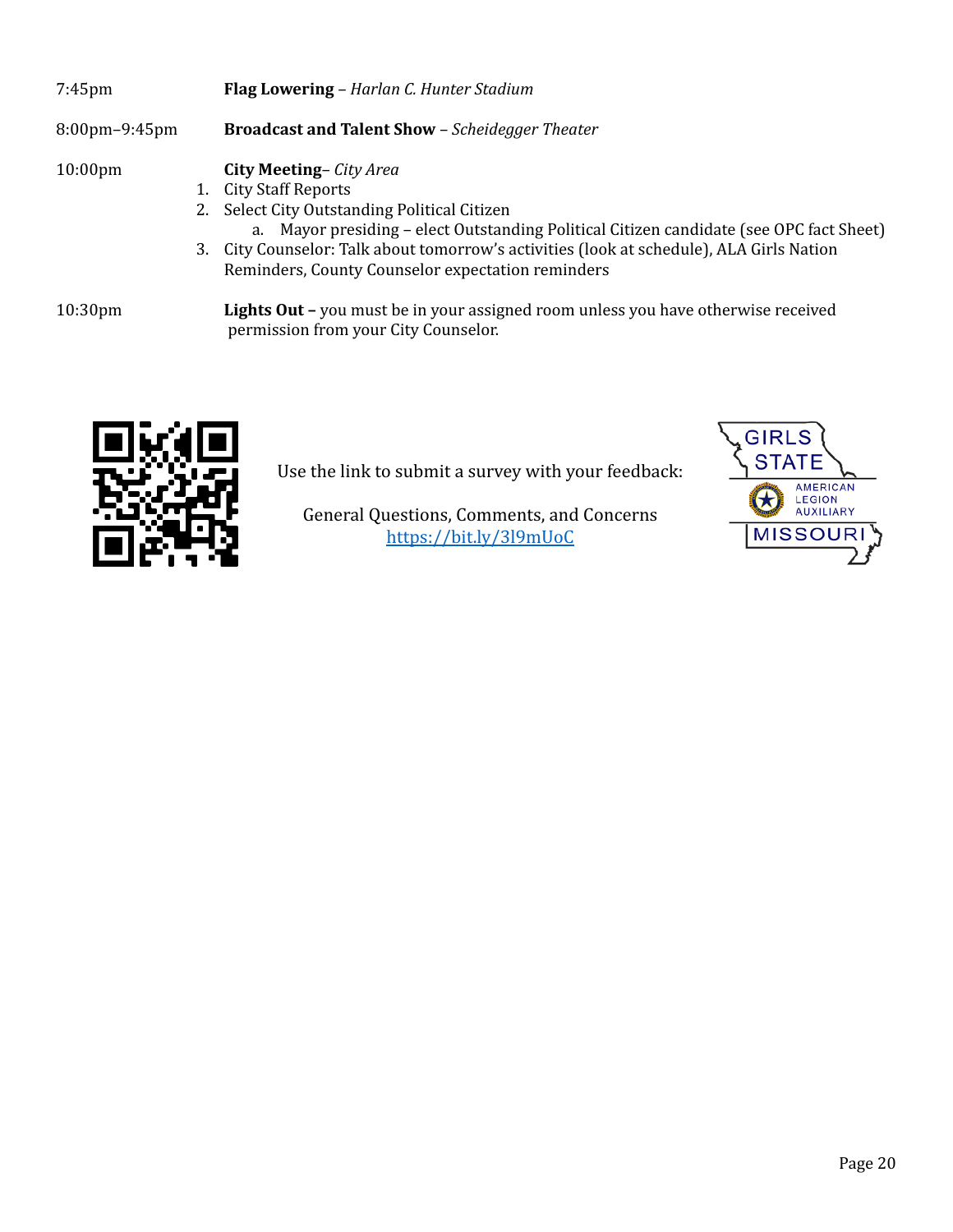## THURSDAY *Staf in Blue\**

| 6:30am                | <b>Wake Up</b> – <i>Citizen Residence Halls</i> – general cleanup of rooms.<br>All candidates whose name appeared on the primary ballot and party leadership need to be<br>dressed appropriately to appear on stage. All Finalists for ALA Girls Nation should also be<br>dressed appropriately to appear on stage. |
|-----------------------|---------------------------------------------------------------------------------------------------------------------------------------------------------------------------------------------------------------------------------------------------------------------------------------------------------------------|
| 7:00am                | <b>ALA MGS Shoppe and Campaign Store Open</b><br>These locations are not open during Schools of Instruction or Assemblies.                                                                                                                                                                                          |
| 7:00am-7:30am<br>Hall | <b>Breakfast Shift 1 - Bacon, Barton, Davidson, Dewitt Counties - Spellmann Center Dining</b>                                                                                                                                                                                                                       |
| $7:30$ am $-8:00$ am  | <b>Breakfast Shift 2 - Johnson, Price, Scott, Truman Counties - Spellmann Center Dining Hall</b>                                                                                                                                                                                                                    |
| 8:00am                | <b>Flag Raising – Harlan C. Hunter Stadium</b>                                                                                                                                                                                                                                                                      |

- 8:30am–9:45am **Governmental Activities** *If more than one of these governmental activities applies to you,* you should choose to attend the activity that appears first on the list. If you finish your governmental *activity early, you should follow the instructions listed below.*
	- House & Senate *Harmon Hall*
	- ALA MGS Court System (All circuit and associate circuit judges, prosecutors and assistant prosecutors, public defenders and assistant public defenders, clerks of the court, deputies who have been appointed as bailiffs should attend) – *LARC Rooms 205, 207, 213, 214*
		- Note: Private practice attorneys may open an office in the Courthouse Square *(hallways near LARC Rooms 205, 207, 213, 214)*. You must follow all requirements for opening a business, including obtaining a business license.
		- Citizens in need of private representation in ALA MGS Court may go to the Courthouse Square *(hallways near LARC Rooms 205, 207, 213, 214)*
	- ALA MGS Supreme Court and its staff *LARC Room 108*
		- Persons who did not prevail in the ALA MGS Court System may file an appeal with the ALA MGS Supreme Court
		- ALA MGS Supreme Court may hear appeals
	- Journalism and Media
		- Newspaper *Scheidegger Rooms 2005, 2010*
		- Broadcast *LUTV Studio (Scheidegger)*
	- Model UN *SAC Room 314*
	- Education *Spellmann AB Leadership Room*
	- Chamber of Commerce *Spellmann Conference Room (4th Floor)*
	- ALA MGS Main Street *Spellmann Atrium*
	- ALA MGS Highway Patrol Meet outside of *Spellmann Center Dining Hall Hall* before receiving instruction as to patrolling ALA MGS during governmental activities time
	- County Business *Residence Halls –* Additional county commission meeting, if necessary, to finalize the county budget, enact county ordinances, etc.
	- City Business *Residence Halls –* Additional city council meetings, including enacting new city ordinances, receiving resignations, and making reappointments if necessary; sessions of municipal court

If you are not involved in any of the above activities, use the opportunity to hire an attorney to represent you in ALA MGS Court; go to ALA MGS Court to watch proceedings; buy goods and/or services from businesses on ALA MGS Main Street; and/or write an article to be considered for publication on the ALA MGS blog. If you are leaving your city, *please (a) inform your counselor, and (b) do not go alone.*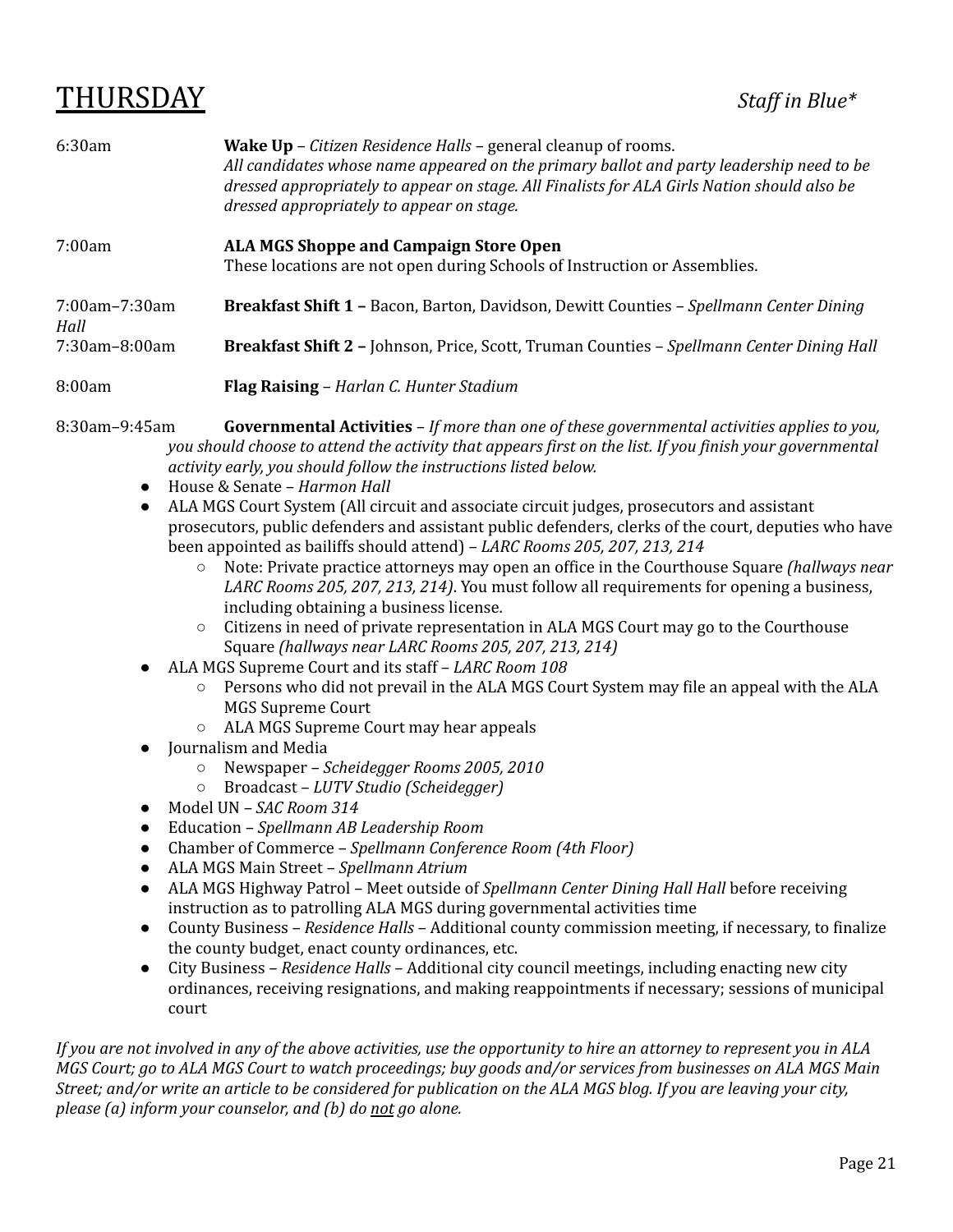Note: Citizens who do not use this time to participate actively in their government risk losing eligibility for college credit and receiving certification that she completed ALA Missouri Girls State, thereby forfeiting the right to indicate *that she attended ALA Missouri Girls State on college applications and scholarship applications.*

| 10:00am-12:15pm                        | <b>Sixth Assembly - Scheidegger Theater</b>                                                                                                                                             |                         |
|----------------------------------------|-----------------------------------------------------------------------------------------------------------------------------------------------------------------------------------------|-------------------------|
| Agenda:                                | Presiding_                                                                                                                                                                              | <b>ALA MGS Governor</b> |
|                                        | <b>Guest Speaker</b>                                                                                                                                                                    |                         |
|                                        |                                                                                                                                                                                         |                         |
|                                        | (All Candidates will come to the stage after both parties are called.)                                                                                                                  |                         |
|                                        |                                                                                                                                                                                         | ALA GN Committee Chair  |
|                                        | (Finalists come to the stage.)                                                                                                                                                          |                         |
|                                        | Party Leadership will present all of the candidates                                                                                                                                     |                         |
|                                        | (Each party is allowed 20 minutes for political presentation.)                                                                                                                          |                         |
|                                        | Announcements                                                                                                                                                                           |                         |
|                                        | <b>Broadcast</b>                                                                                                                                                                        |                         |
|                                        | <b>Assembly Recess</b>                                                                                                                                                                  |                         |
| 12:30pm-1:00pm<br>$1:00$ pm $-1:30$ pm | <b>Lunch Shift 1 - Bacon, Barton, Davidson, Dewitt Counties - Spellmann Center Dining Hall</b><br>Lunch Shift 2 - Johnson, Price, Scott, Truman Counties - Spellmann Center Dining Hall |                         |
| 1:00pm-2:30pm                          | ALA Girls Nation Top 8 Interviews - Spellmann Center Conference Room (4th Floor)                                                                                                        |                         |
| $1:45$ pm $-3:15$ pm                   | <b>Schools of Instruction</b>                                                                                                                                                           |                         |
|                                        | School of Business & Commerce - SAC Vandalia Room 30                                                                                                                                    |                         |
|                                        | School of Journalism & Media - Scheidegger Room 1070                                                                                                                                    |                         |
| $\bullet$                              | <b>School of Education</b> - Spellmann Center AB Leadership Room (4th floor)                                                                                                            |                         |
| $\bullet$                              | School of International Affairs - SAC Room 314                                                                                                                                          |                         |
| $\bullet$                              | School of Law - LARC Room 205, 207, 213, or 214                                                                                                                                         |                         |
| $\bullet$                              | School of Law Enforcement - Scheidegger Black Box Theater                                                                                                                               |                         |
|                                        | School of Legislative & Lobbying Process - Harmon Hall Dunseth Auditorium                                                                                                               |                         |
| $\bullet$                              | <b>School of Campaigns &amp; Political Operations - LARC 343</b>                                                                                                                        |                         |
|                                        | Non-Instructor Staff and Counselor Meeting - Spellmann Center Dining Hall Hall                                                                                                          |                         |
| 3:30pm-5:00pm                          | <b>Candidate Press Conference</b> - <i>Scheidegger Theater</i> - (All candidates are to be dressed                                                                                      |                         |
|                                        | professionally.)                                                                                                                                                                        |                         |
|                                        |                                                                                                                                                                                         |                         |
| 5:00pm-7:00pm                          | Polls Open for State General Election - Spellmann Center Polling Location (4th Floor)                                                                                                   |                         |
|                                        | <b>State Board of Education interviews of Commissioner Applicants - Spellman Boardroom</b>                                                                                              |                         |
|                                        | (4th Floor). Dress professionally for the interview.                                                                                                                                    |                         |
|                                        | <b>State Fair Planning Teams</b> - Set up state fair booth and supplies on football field                                                                                               |                         |
| 5:30pm-6:00pm                          | Dinner Shift 1 - Bacon, Barton, Davidson Counties, General Assembly - Spellmann Center                                                                                                  |                         |
|                                        | Dining Hall                                                                                                                                                                             |                         |
| 6:00pm-6:30pm                          | <b>Dinner Shift 2 - Dewitt, Johnson, Price, Scott, Truman Counties - Spellmann Center Dining</b>                                                                                        |                         |
|                                        | Hall                                                                                                                                                                                    |                         |
| 6:30pm                                 | <b>ALA MGS Shoppe Closes</b>                                                                                                                                                            |                         |
| 7:00pm-8:30pm                          | Joint Sessions of ALA MGS and MBS General Assemblies (all attend) - Hyland Arena                                                                                                        |                         |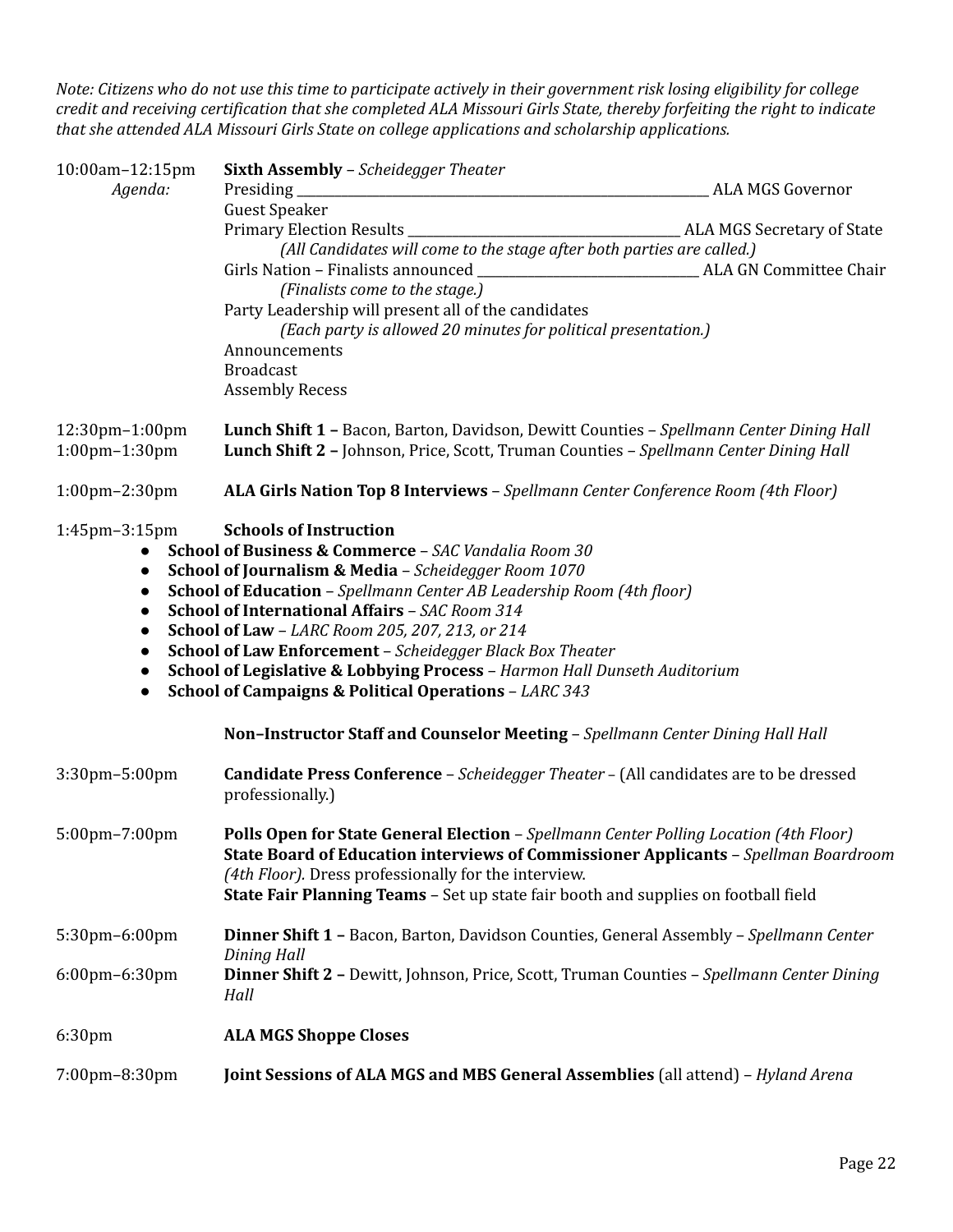### 8:30pm–9:45pm **Joint Flag Ceremony & Statewide Celebration by Lindenwood University** *\*\*All ALA MGS delegates and staf will remain at Spellmann Center/Football Stadium until dismissed by program staf*

### 10:00pm–10:30pm **County Meeting –** *County Hall*

- 1. Select County OPC
	- a. Presiding County Commissioner leads the selection. Each spokesperson has 1 minute to speak about their city's OPC.
	- b. County counselors will then report the name of the selected individual to the ALA MGS Headquarters before lights out. *\*The selected candidate and her spokeswoman need to be dressed appropriately for the stage on Friday morning.*
- 2. County Counselor Announcements: Candidates dress for stage tomorrow, clean up procedures for Friday, Inauguration Practice reminders and examination schedules
- 3. City Staff Reports if needed

10:30pm **Lights Out –** you must be in your assigned room unless you have otherwise received permission from your City Counselor.



Use the link to submit a survey with your feedback:

General Questions, Comments, and Concerns https://bit.ly/3l9mUoC

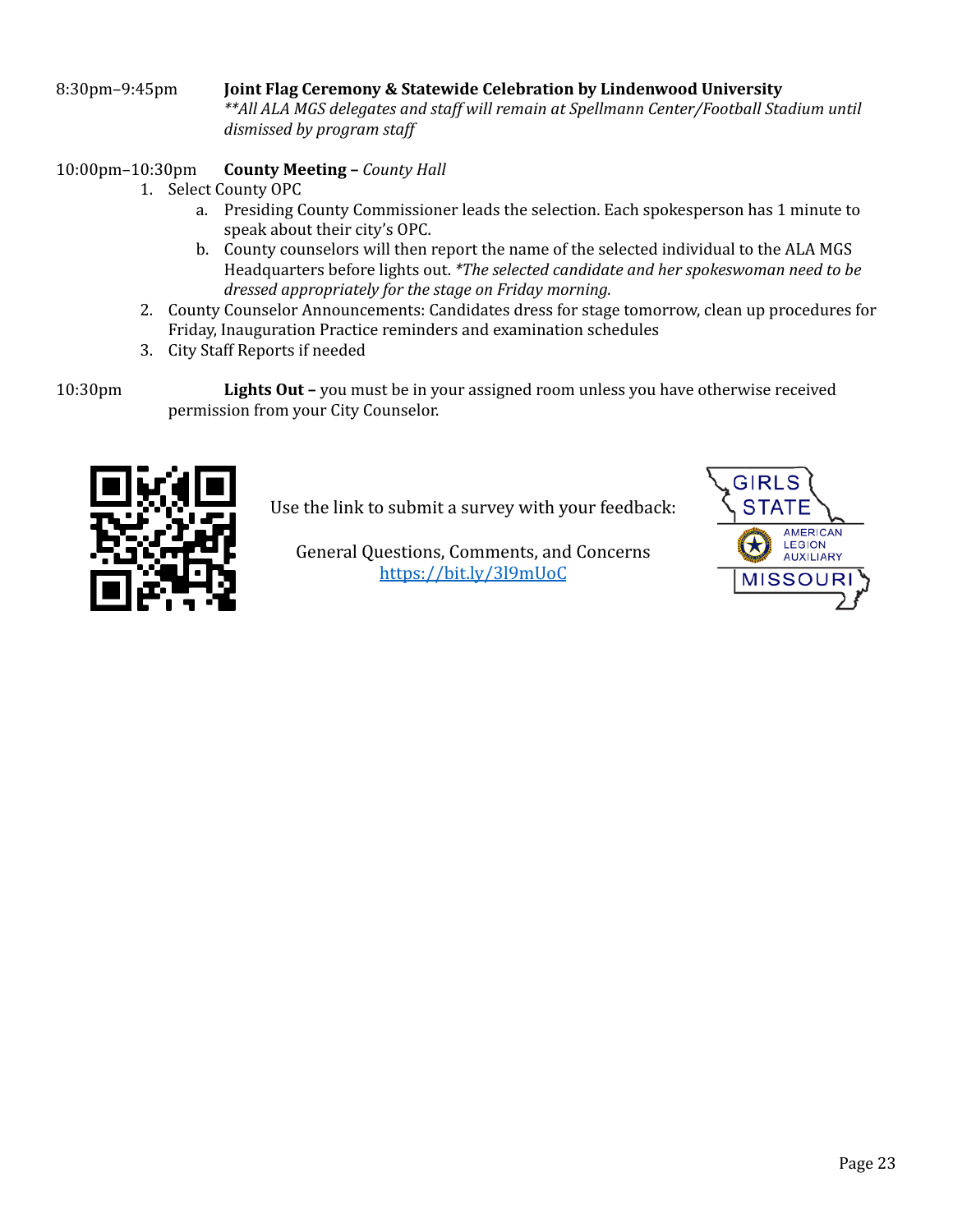# **FRIDAY** *Staff in Red\**

6:30am **Wake Up** – *Citizen Residence Halls –* general cleanup of rooms. *All nominees for Outstanding Political Citizen and their spokeswomen, and all candidates whose name appeared on the general election ballot need to be dressed appropriately to appear on stage.*

7:00am **ALA MGS Shoppe Open –** The Shoppe will not be open during the Morning Assembly.

*Citizens will split into two groups dependent on testing times. Your counselor will tell you whether you are to follow Schedule A or Schedule B and what location you need to report to for your examination.*

| Schedule A                                                                                                                                                                                   | Schedule B                                                                                                                                                                                           |  |
|----------------------------------------------------------------------------------------------------------------------------------------------------------------------------------------------|------------------------------------------------------------------------------------------------------------------------------------------------------------------------------------------------------|--|
| 7:00am-7:30am Breakfast - Spellmann Center Dining<br>Hall                                                                                                                                    | 7:30am-8:00am Breakfast - Spellmann Center Dining<br>Hall                                                                                                                                            |  |
| 8:00am Arrive at your designated testing site                                                                                                                                                | 8:00am-9:00am Complete End of Week Tasks                                                                                                                                                             |  |
| 8:15am-9:15am Take final examination                                                                                                                                                         | Clean up your dorm room and city area<br>Complete participation surveys (pg. 28 of your<br>schedule)                                                                                                 |  |
| 9:15am-10:30am Complete End of Week Tasks<br>Clean up your dorm room and city area<br>Complete participation surveys (pg. 28 of your<br>schedule)<br>Make any final purchases at the ALA MGS | Make any final purchases at the ALA MGS<br>Shoppe<br>Reminder - you are not to travel alone across<br>campus. You should spend this time in your<br>residence hall. If you need to go elsewhere, you |  |
| Shoppe<br>Reminder - you are not to travel alone across                                                                                                                                      | can notify your city counselor at that time.                                                                                                                                                         |  |
| campus. After completing your examination, you<br>should go back to your city area in your                                                                                                   | 9:15am Arrive at your designated testing site                                                                                                                                                        |  |
| residence hall. If you need to go elsewhere, you<br>can notify your city counselor at that time.                                                                                             | 9:30am-10:30am Take final examination                                                                                                                                                                |  |
|                                                                                                                                                                                              | 10:45am All citizens should report to Scheidegger                                                                                                                                                    |  |
| 10:45am All citizens should report to Scheidegger<br><b>Theater - listen to seating directions from any ALA</b><br><b>MGS Staff member</b>                                                   | <b>Theater - listen to seating directions from any ALA</b><br><b>MGS Staff member</b>                                                                                                                |  |

| $11:00$ am $-12:10$ pm | Seventh Assembly (Please listen for direction on seating for this assembly; your seating<br>at this assembly will be the same for tonight's Inauguration.)                                                                     |                                 |
|------------------------|--------------------------------------------------------------------------------------------------------------------------------------------------------------------------------------------------------------------------------|---------------------------------|
| Agenda:                | Presiding<br>the control of the control of the control of the control of the control of                                                                                                                                        | ALA MGS Governor                |
|                        |                                                                                                                                                                                                                                |                                 |
|                        |                                                                                                                                                                                                                                | Secretary of State              |
|                        | <b>Broadcast</b>                                                                                                                                                                                                               |                                 |
|                        | Outstanding Political Citizen nominees presented<br>(Each nominee's spokeswoman may talk for 1 minute.)                                                                                                                        |                                 |
|                        | Elect Outstanding Political Citizen – Please vote for one<br>(results announced Saturday morning)                                                                                                                              |                                 |
|                        | <b>Girls Nation Senators and alternates announced</b>                                                                                                                                                                          |                                 |
|                        | ALA Highlights and the contract of the contract of the contract of the contract of the contract of the contract of the contract of the contract of the contract of the contract of the contract of the contract of the contrac | <b>ALA Department President</b> |
|                        | Announcements, Review of Afternoon Schedule                                                                                                                                                                                    |                                 |
|                        |                                                                                                                                                                                                                                |                                 |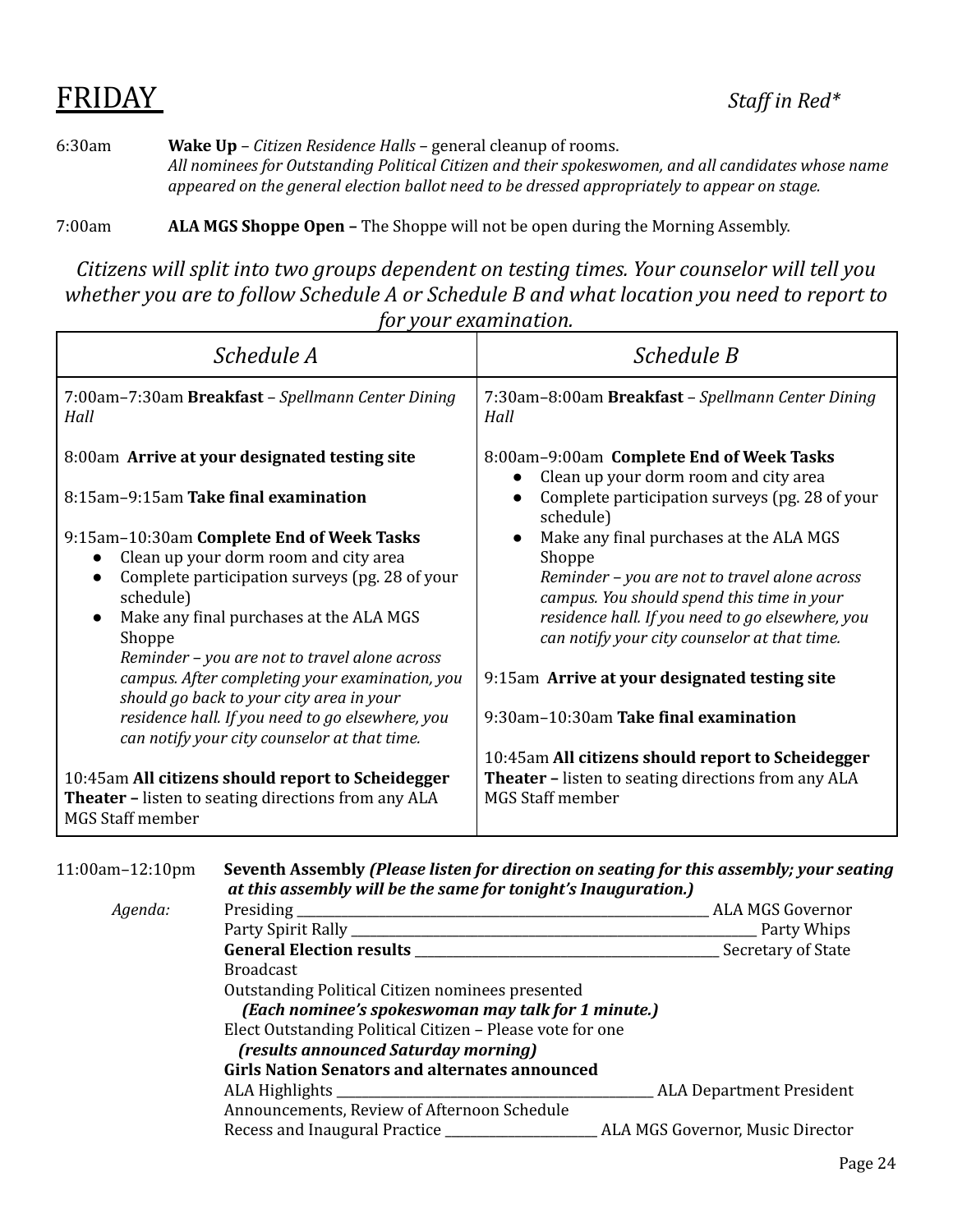#### 12:15pm **Newly elected governor to make appointments and conduct interviews** – *Spellmann Private Dining*

\*\*See Manual pgs. 32–33. Representatives and Senators cannot accept appointments. Highway Patrol may accept appointment of Superintendent of the Highway Patrol and Supreme Court Judges may accept appointment of Chief Justice.

**Newly announced Girls Nation Senators to meet and confer** – *Spellmann Conference Room (4th floor)*

12:15pm–12:45pm **Lunch Shift 1 –** House of Representatives, Model UN, Senate, Chamber of Commerce, ALA MGS Main Street Participants, Highway Patrol Troopers – *Spellmann Center Dining Hall \*\*Citizens in Lunch Shift 2 should ensure they have everything they need for afternoon activities and can use this time to do residence hall clean up or relax \*\*Troopers must eat directly outside of the private dining area so they can locate citizens in the dining hall for appointments.*

12:45pm–1:15pm **Lunch Shift 2 –** Courts, Journalism, Law Enforcement, Education & all other citizens – *Spellmann Center Dining Hall*

1:00pm–2:30pm **Governmental Activities** for Lunch Shift 1 – *If more than one of these governmental* activities apply to you, you should choose to attend the activity that appears first on the list. If you *finish your governmental activity early, you should follow the instructions listed below.*

- House & Senate *Harmon Hall*
- Model UN *SAC Room 314*
- Chamber of Commerce *Spellmann Conference Room (4th floor)*
- ALA MGS Main Street *Spellmann Atrium*

1:30pm–2:45pm **Governmental Activities** for Lunch Shift 2 – *If more than one of these governmental activities apply to you, you should choose to attend the activity that appears first on the list. If you finish your governmental activity early, you should follow the instructions listed below.*

- ALA MGS Court System (All circuit and associate circuit judges, prosecutors and assistant prosecutors, public defenders and assistant public defenders, clerks of the court, deputies who have been appointed as bailiffs should attend) – *LARC Rooms 205, 207, 213, 214*
	- Note: Private practice attorneys may open an office in the Courthouse Square (hallways near LARC Rooms 205, 207, 213, 214). You must follow all requirements for opening a business, including obtaining a business license.
	- Citizens in need of private representation in ALA MGS Court may go to the Courthouse Square (hallways near LARC Rooms 205, 207, 213, 214)
- ALA MGS Supreme Court and its staff *LARC Room 108*
	- Persons who did not prevail in the ALA MGS Court System may file an appeal with the ALA MGS Supreme Court
	- ALA MGS Supreme Court may hear appeals
- Journalism and Media
	- Newspaper *Scheidegger Rooms 2005, 2010*
	- Broadcast *LUTV Studio (Scheidegger)*
- Education *Spellmann AB Leadership Room*
- ALA MGS Highway Patrol Meet in *Scheidegger Lobby* before receiving instruction as to patrolling ALA MGS during governmental activities time
- County Business Additional county commission meeting, if necessary, to finalize the county budget, enact county ordinances, etc.
- City Business Additional city council meetings, including enacting new city ordinances, receiving resignations, and making reappointments if necessary; sessions of municipal court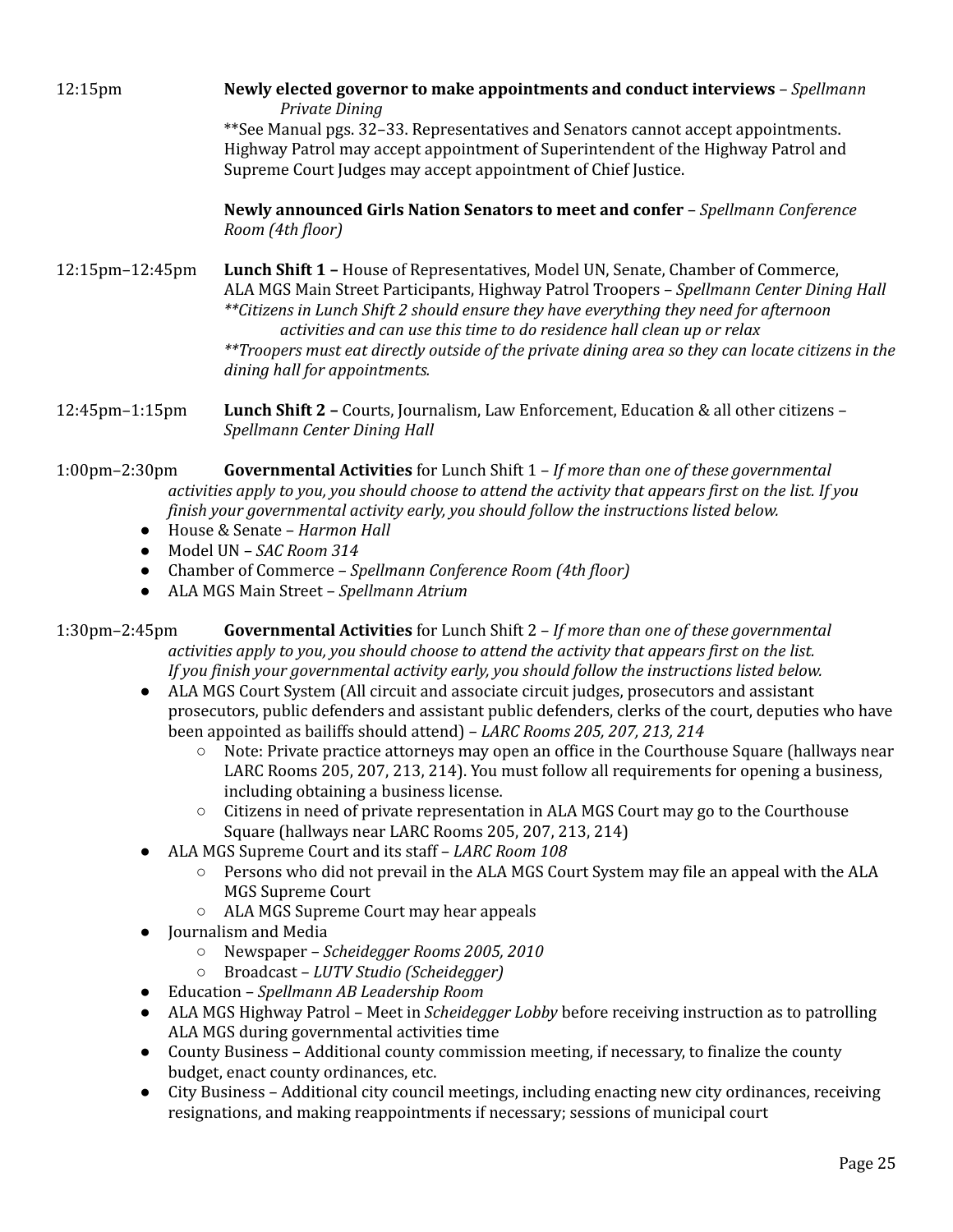If you are not involved in any of the above activities, use the opportunity to hire an attorney to represent you in ALA MGS Court; go to ALA MGS Court to watch proceedings; buy goods and/or services from businesses on ALA MGS Main Street; and/or write an article to be considered for publication on the ALA MGS blog. If you are leaving your city, *please (a) inform your counselor, and (b) do not go alone.*

Note: Citizens who do not use this time to participate actively in their government risk losing eligibility for college credit and receiving certification that she completed ALA Missouri Girls State, thereby forfeiting the right to indicate *that she attended ALA Missouri Girls State on college applications and scholarship applications.*

| $2:45$ pm            | <b>ALA MGS Supreme Court Arrive to Hyland Arena</b><br>Supreme Court Oral Arguments & School Board Meeting - Hyland Arena<br>All citizens not in Inauguration Practice report to Hyland Arena                                                                                                                            |  |
|----------------------|--------------------------------------------------------------------------------------------------------------------------------------------------------------------------------------------------------------------------------------------------------------------------------------------------------------------------|--|
| 3:00 <sub>pm</sub>   |                                                                                                                                                                                                                                                                                                                          |  |
| 3:30pm-4:15pm        | <b>Inauguration Practice</b> - Scheidegger Theater - All State Officials, Adjutant General,<br>Commissioner of Education, Governor's Appointed Color Bearers (newly-elected Governor's<br>city), Retiring Governor and Superintendent, Girls State Committee Members, and others in<br>the opening ceremony must attend. |  |
|                      | <b>Clean Up Residence Halls &amp; Rooms - including ALL campaign materials. If you put it up,</b><br>you need to take it down.                                                                                                                                                                                           |  |
|                      | <b>Dress for Dinner</b> (black attire for Inauguration)                                                                                                                                                                                                                                                                  |  |
| $4:15$ pm $-5:15$ pm | <b>Band Practice and Setup - Scheidegger Theater</b>                                                                                                                                                                                                                                                                     |  |
| 5:45pm-6:15pm        | <b>Dinner Shift 1 - Davidson, Dewitt, Johnson, Price Counties - Spellmann Center Dining Hall</b>                                                                                                                                                                                                                         |  |
| 6:15pm-6:45pm        | <b>Dinner Shift 2 - Scott, Truman, Bacon, Barton Counties - Spellmann Center Dining Hall</b>                                                                                                                                                                                                                             |  |
| 7:15pm-9:30pm        | <b>Inauguration and Reception</b> - Scheidegger Theater<br>(Do not bring backpacks, purses, or notebooks)                                                                                                                                                                                                                |  |
| 10:00pm              | <b>Debriefing &amp; Celebration</b><br>Preparing for Saturday departure procedure and ice cream celebration                                                                                                                                                                                                              |  |
|                      | Finish Clean Up in Residence Halls - including ALL campaign materials. If you put it up,<br>you need to take it down.                                                                                                                                                                                                    |  |
| 11:00 <sub>pm</sub>  | Lights Out - you must be in your assigned room unless you have otherwise received<br>permission from your City Counselor.                                                                                                                                                                                                |  |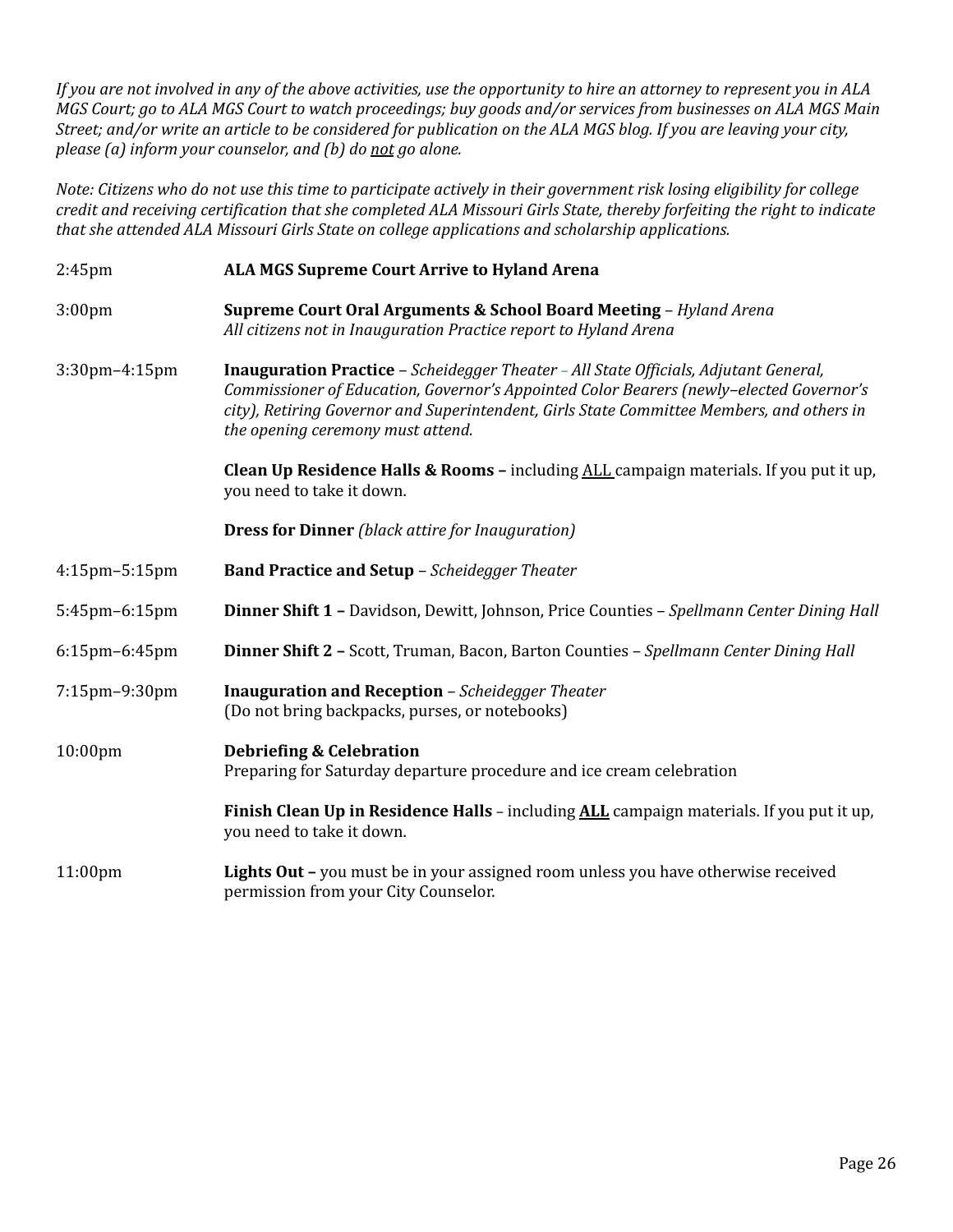# **SATURDAY**

| 6:30am                                 | Wake Up - Citizen Residence Halls                                                                                                                                                                                                                                                                                                                                                                                                                                                                                                                                                                |  |
|----------------------------------------|--------------------------------------------------------------------------------------------------------------------------------------------------------------------------------------------------------------------------------------------------------------------------------------------------------------------------------------------------------------------------------------------------------------------------------------------------------------------------------------------------------------------------------------------------------------------------------------------------|--|
| 7:00am-7:30am<br>7:30am-8:00am<br>Hall | <b>Breakfast Shift 1 - Scott, Truman, Bacon, Barton Counties - Spellmann Center Dining Hall</b><br>Breakfast Shift 2 - Davidson, Dewitt, Johnson, Price Counties - Spellmann Center Dining                                                                                                                                                                                                                                                                                                                                                                                                       |  |
| 8:00am                                 | <b>Pack and Clean City Areas</b><br>Pack and clean rooms. All luggage should be packed and directly inside your room prior to<br>leaving your dorm for the closing ceremony. Room checks should be completed and<br>completion certificates should be given to citizens before the closing ceremony.                                                                                                                                                                                                                                                                                             |  |
| 8:30am-10:00am<br>Agenda:              | Final Assembly and Closing Ceremony - Scheidegger Theater<br><b>ALA MGS TV Broadcast</b><br><b>American Legion Auxiliary</b><br><b>Department President</b><br><b>Awards and Recognitions:</b><br>ALA Girls Nation Senators and Alternates<br>$\bullet$<br>Samsung Scholarship<br>$\bullet$<br>Lindenwood University Scholarship<br>$\bullet$<br><b>Outstanding Political Citizen</b><br>$\bullet$<br>Program Awards from Schools of Instruction & Governmental Activities<br>$\bullet$<br>Model City & Contest Winners _______________________ Parks and Recreation<br>$\bullet$<br>Coordinator |  |
|                                        | <b>Veteran's Assembly</b><br><b>Memorial Service</b><br>Meaning of POW/MIA Table<br>Poppy Story<br>Poem: In Flanders Field<br>Sheriffs from the 8 counties will present the county wreaths at this time.<br>Taps<br>File out in silence                                                                                                                                                                                                                                                                                                                                                          |  |
| 10:00am                                | <b>Session officially closed</b><br>Return to city hall and check-out with counselors<br>It is important to let your City Counselor know you are leaving; otherwise we will be looking<br>for you!<br>Buses arrive and all citizens depart; any citizens remaining should report to the Spellmann<br>Center ALA MGS Headquarters for instructions.                                                                                                                                                                                                                                               |  |
|                                        | All Counselors and Staff Members must check out at the ALA MGS Headquarters in<br>Spellmann Center prior to leaving. This check out must be concluded by 11:00am.                                                                                                                                                                                                                                                                                                                                                                                                                                |  |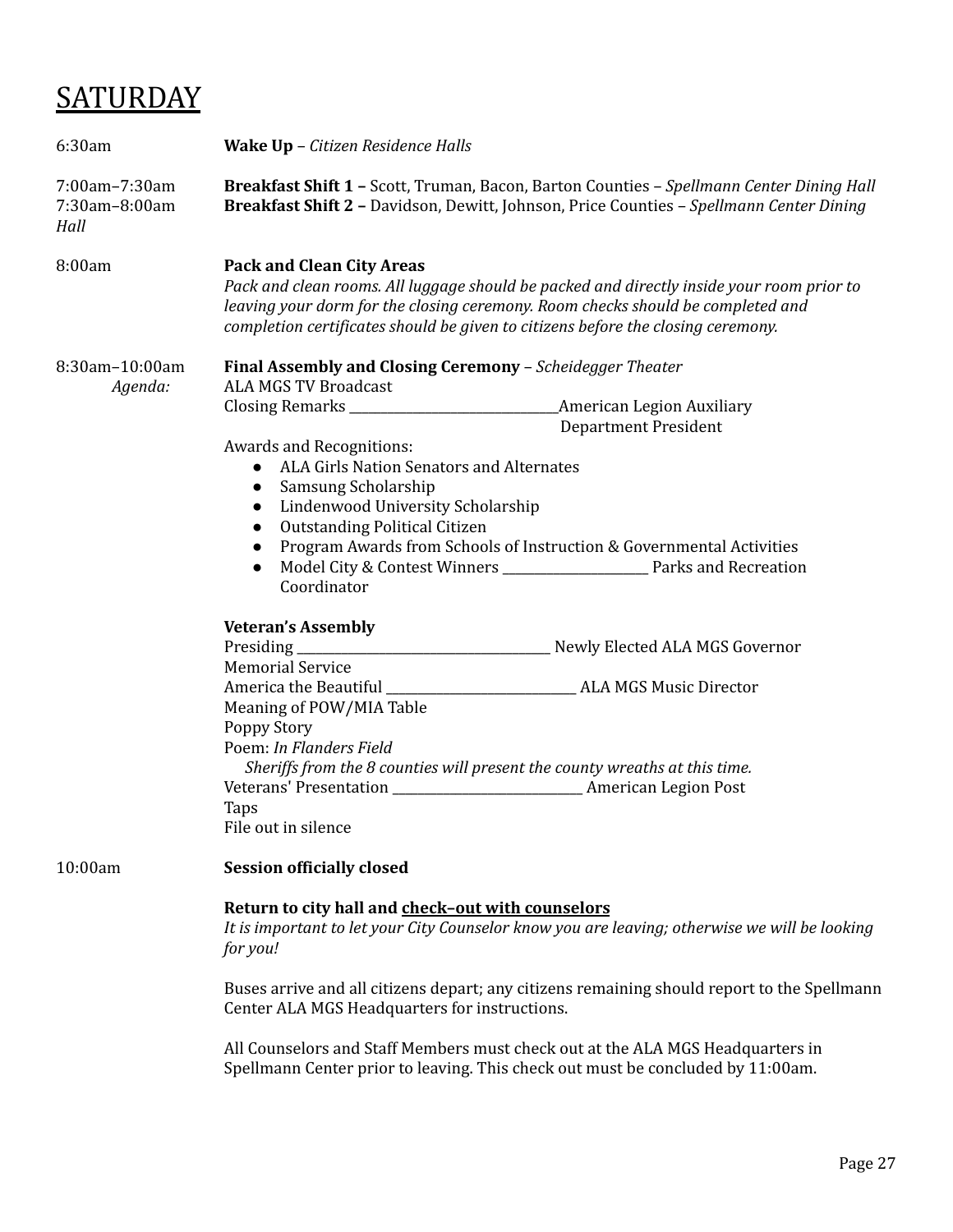



## **Citizen Participation Survey**

**Citizens should complete prior to inauguration on Friday evening.**

**Link[:](https://rb.gy/sx1cmw) <https://bit.ly/3NhWtJg>**

## **ALA MGS Program Evaluation**

**Citizens should complete prior to inauguration on Friday evening.**



**Link: <https://bit.ly/3NiSLiT>**



## **ALA MGS Assistant Counselor Interest Form**

**Citizens interested in returning to ALA MGS as an assistant counselor should complete this form prior to leaving ALA MGS.**

**Link[:](https://rb.gy/muasij) <https://bit.ly/3wgw21g>**